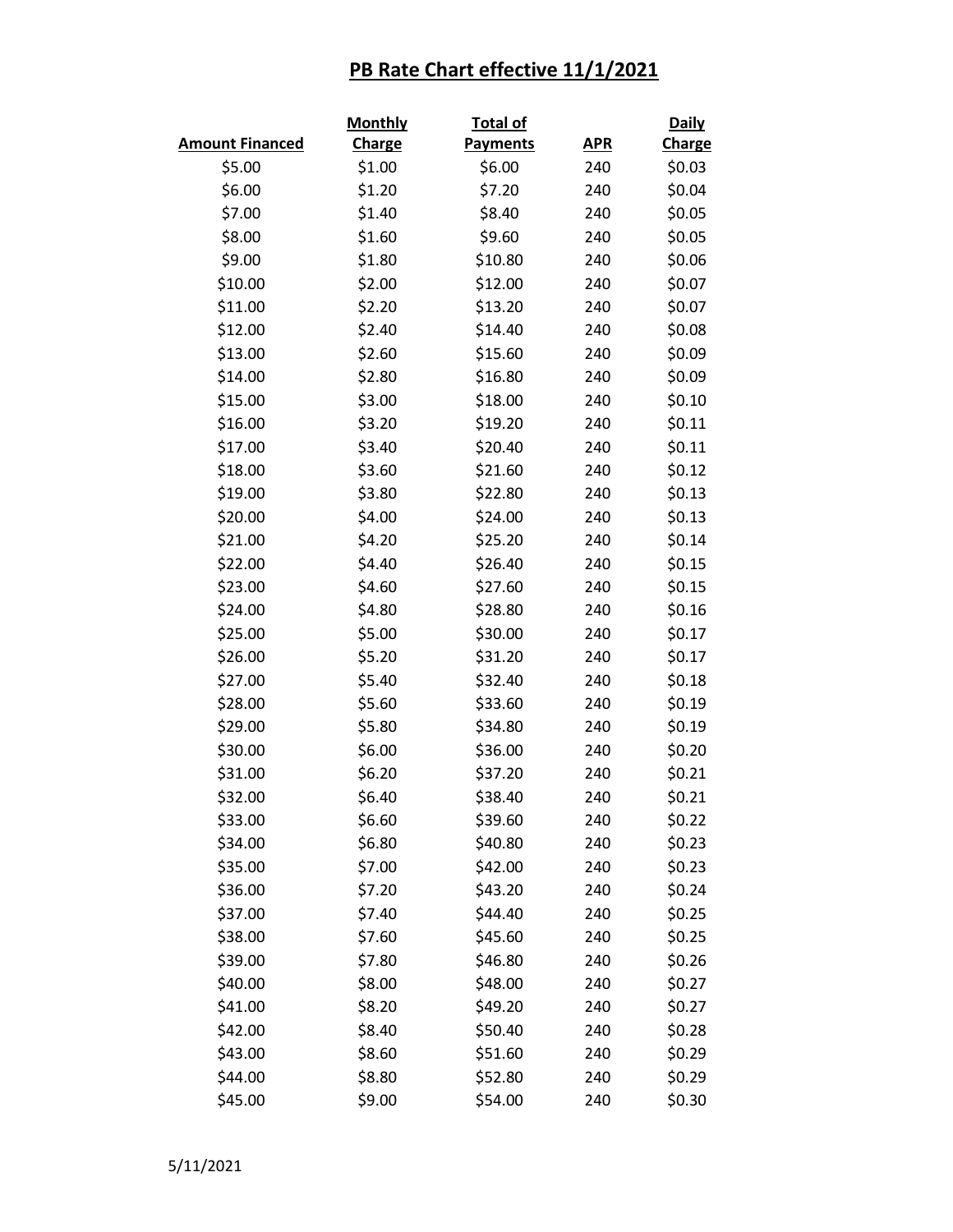| \$46.00 | \$9.20  | \$55.20  | 240 | \$0.31 |
|---------|---------|----------|-----|--------|
| \$47.00 | \$9.40  | \$56.40  | 240 | \$0.31 |
| \$48.00 | \$9.60  | \$57.60  | 240 | \$0.32 |
| \$49.00 | \$9.80  | \$58.80  | 240 | \$0.33 |
| \$50.00 | \$10.00 | \$60.00  | 240 | \$0.33 |
| \$51.00 | \$10.20 | \$61.20  | 240 | \$0.34 |
| \$52.00 | \$10.40 | \$62.40  | 240 | \$0.35 |
| \$53.00 | \$10.60 | \$63.60  | 240 | \$0.35 |
| \$54.00 | \$10.80 | \$64.80  | 240 | \$0.36 |
| \$55.00 | \$11.00 | \$66.00  | 240 | \$0.37 |
| \$56.00 | \$11.20 | \$67.20  | 240 | \$0.37 |
| \$57.00 | \$11.40 | \$68.40  | 240 | \$0.38 |
| \$58.00 | \$11.60 | \$69.60  | 240 | \$0.39 |
| \$59.00 | \$11.80 | \$70.80  | 240 | \$0.39 |
| \$60.00 | \$12.00 | \$72.00  | 240 | \$0.40 |
| \$61.00 | \$12.20 | \$73.20  | 240 | \$0.41 |
| \$62.00 | \$12.40 | \$74.40  | 240 | \$0.41 |
| \$63.00 | \$12.60 | \$75.60  | 240 | \$0.42 |
| \$64.00 | \$12.80 | \$76.80  | 240 | \$0.43 |
| \$65.00 | \$13.00 | \$78.00  | 240 | \$0.43 |
| \$66.00 | \$13.20 | \$79.20  | 240 | \$0.44 |
| \$67.00 | \$13.40 | \$80.40  | 240 | \$0.45 |
| \$68.00 | \$13.60 | \$81.60  | 240 | \$0.45 |
| \$69.00 | \$13.80 | \$82.80  | 240 | \$0.46 |
| \$70.00 | \$14.00 | \$84.00  | 240 | \$0.47 |
| \$71.00 | \$14.20 | \$85.20  | 240 | \$0.47 |
| \$72.00 | \$14.40 | \$86.40  | 240 | \$0.48 |
| \$73.00 | \$14.60 | \$87.60  | 240 | \$0.49 |
| \$74.00 | \$14.80 | \$88.80  | 240 | \$0.49 |
| \$75.00 | \$15.00 | \$90.00  | 240 | \$0.50 |
| \$76.00 | \$15.20 | \$91.20  | 240 | \$0.51 |
| \$77.00 | \$15.40 | \$92.40  | 240 | \$0.51 |
| \$78.00 | \$15.60 | \$93.60  | 240 | \$0.52 |
| \$79.00 | \$15.80 | \$94.80  | 240 | \$0.53 |
| \$80.00 | \$16.00 | \$96.00  | 240 | \$0.53 |
| \$81.00 | \$16.20 | \$97.20  | 240 | \$0.54 |
| \$82.00 | \$16.40 | \$98.40  | 240 | \$0.55 |
| \$83.00 | \$16.60 | \$99.60  | 240 | \$0.55 |
| \$84.00 | \$16.80 | \$100.80 | 240 | \$0.56 |
| \$85.00 | \$17.00 | \$102.00 | 240 | \$0.57 |
| \$86.00 | \$17.20 | \$103.20 | 240 | \$0.57 |
| \$87.00 | \$17.40 | \$104.40 | 240 | \$0.58 |
| \$88.00 | \$17.60 | \$105.60 | 240 | \$0.59 |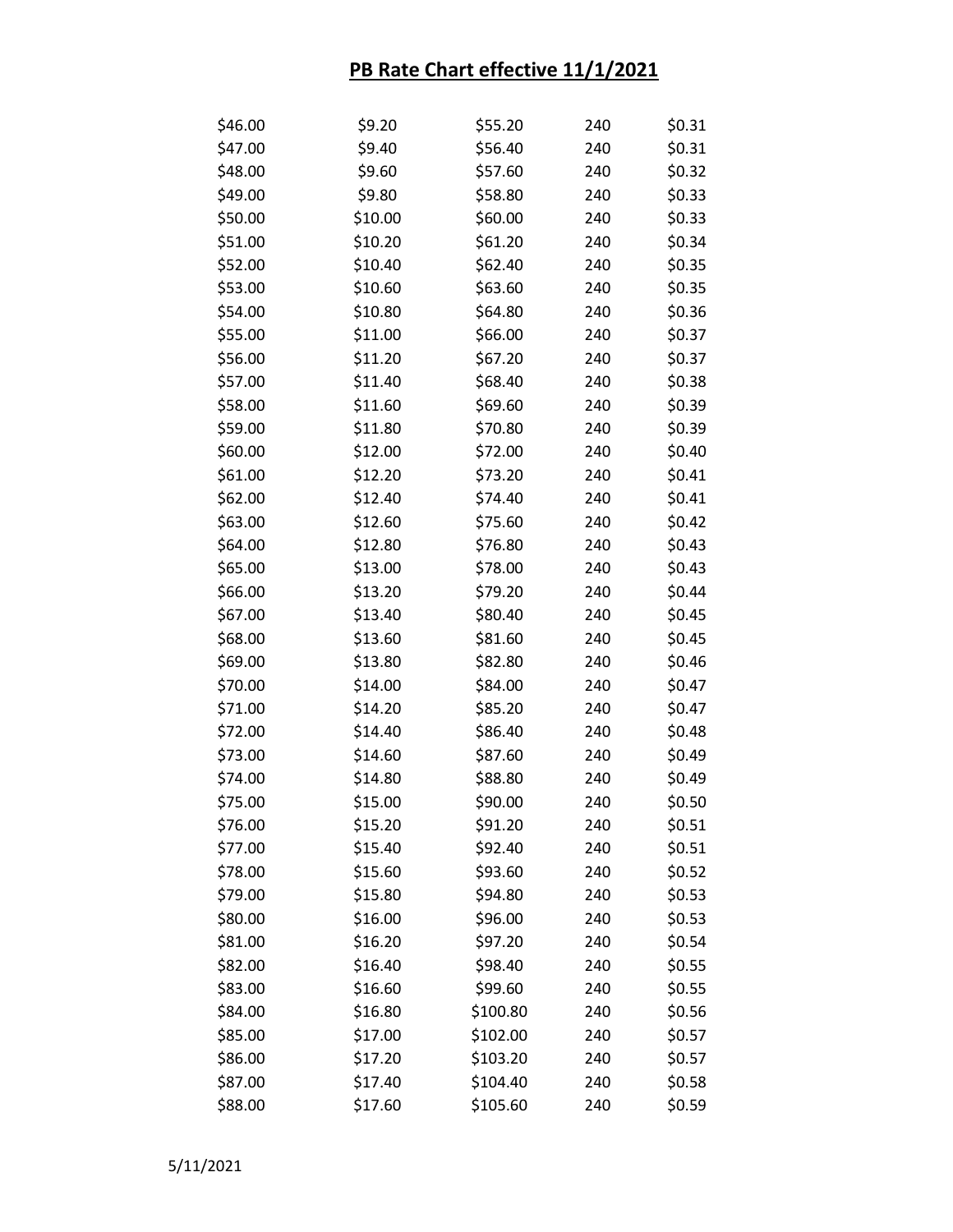| \$89.00  | \$17.80 | \$106.80 | 240 | \$0.59 |
|----------|---------|----------|-----|--------|
| \$90.00  | \$18.00 | \$108.00 | 240 | \$0.60 |
| \$91.00  | \$18.20 | \$109.20 | 240 | \$0.61 |
| \$92.00  | \$18.40 | \$110.40 | 240 | \$0.61 |
| \$93.00  | \$18.60 | \$111.60 | 240 | \$0.62 |
| \$94.00  | \$18.80 | \$112.80 | 240 | \$0.63 |
| \$95.00  | \$19.00 | \$114.00 | 240 | \$0.63 |
| \$96.00  | \$19.20 | \$115.20 | 240 | \$0.64 |
| \$97.00  | \$19.40 | \$116.40 | 240 | \$0.65 |
| \$98.00  | \$19.60 | \$117.60 | 240 | \$0.65 |
| \$99.00  | \$19.80 | \$118.80 | 240 | \$0.66 |
| \$100.00 | \$20.00 | \$120.00 | 240 | \$0.67 |
| \$101.00 | \$20.20 | \$121.20 | 240 | \$0.67 |
| \$102.00 | \$20.40 | \$122.40 | 240 | \$0.68 |
| \$103.00 | \$20.60 | \$123.60 | 240 | \$0.69 |
| \$104.00 | \$20.80 | \$124.80 | 240 | \$0.69 |
| \$105.00 | \$21.00 | \$126.00 | 240 | \$0.70 |
| \$106.00 | \$21.20 | \$127.20 | 240 | \$0.71 |
| \$107.00 | \$21.40 | \$128.40 | 240 | \$0.71 |
| \$108.00 | \$21.60 | \$129.60 | 240 | \$0.72 |
| \$109.00 | \$21.80 | \$130.80 | 240 | \$0.73 |
| \$110.00 | \$22.00 | \$132.00 | 240 | \$0.73 |
| \$111.00 | \$22.20 | \$133.20 | 240 | \$0.74 |
| \$112.00 | \$22.40 | \$134.40 | 240 | \$0.75 |
| \$113.00 | \$22.60 | \$135.60 | 240 | \$0.75 |
| \$114.00 | \$22.80 | \$136.80 | 240 | \$0.76 |
| \$115.00 | \$23.00 | \$138.00 | 240 | \$0.77 |
| \$116.00 | \$23.20 | \$139.20 | 240 | \$0.77 |
| \$117.00 | \$23.40 | \$140.40 | 240 | \$0.78 |
| \$118.00 | \$23.60 | \$141.60 | 240 | \$0.79 |
| \$119.00 | \$23.80 | \$142.80 | 240 | \$0.79 |
| \$120.00 | \$24.00 | \$144.00 | 240 | \$0.80 |
| \$121.00 | \$24.20 | \$145.20 | 240 | \$0.81 |
| \$122.00 | \$24.40 | \$146.40 | 240 | \$0.81 |
| \$123.00 | \$24.60 | \$147.60 | 240 | \$0.82 |
| \$124.00 | \$24.80 | \$148.80 | 240 | \$0.83 |
| \$125.00 | \$25.00 | \$150.00 | 240 | \$0.83 |
| \$126.00 | \$25.20 | \$151.20 | 240 | \$0.84 |
| \$127.00 | \$25.40 | \$152.40 | 240 | \$0.85 |
| \$128.00 | \$25.60 | \$153.60 | 240 | \$0.85 |
| \$129.00 | \$25.80 | \$154.80 | 240 | \$0.86 |
| \$130.00 | \$26.00 | \$156.00 | 240 | \$0.87 |
| \$131.00 | \$26.20 | \$157.20 | 240 | \$0.87 |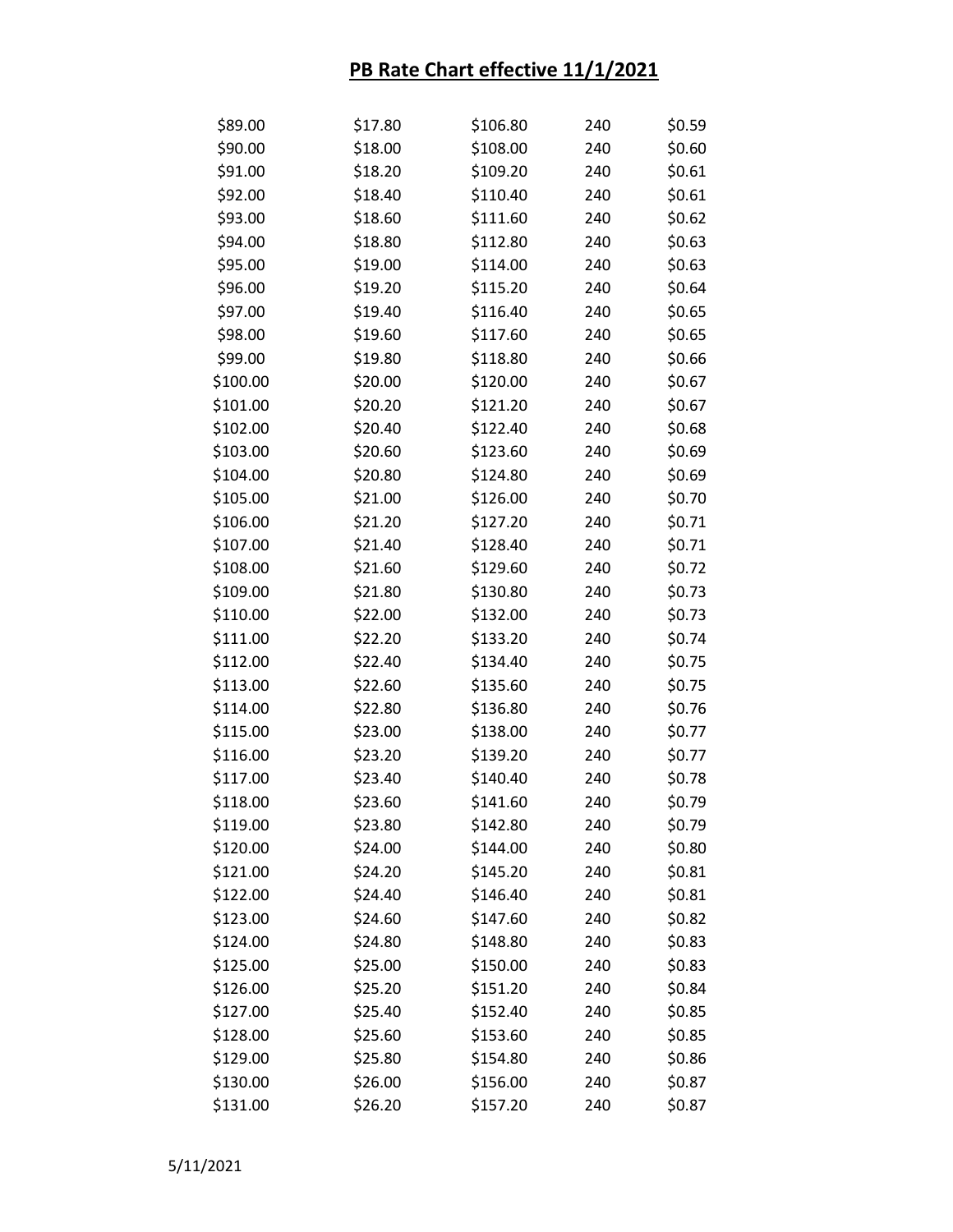| \$132.00 | \$26.40 | \$158.40 | 240 | \$0.88 |
|----------|---------|----------|-----|--------|
| \$133.00 | \$26.60 | \$159.60 | 240 | \$0.89 |
| \$134.00 | \$26.80 | \$160.80 | 240 | \$0.89 |
| \$135.00 | \$27.00 | \$162.00 | 240 | \$0.90 |
| \$136.00 | \$27.20 | \$163.20 | 240 | \$0.91 |
| \$137.00 | \$27.40 | \$164.40 | 240 | \$0.91 |
| \$138.00 | \$27.60 | \$165.60 | 240 | \$0.92 |
| \$139.00 | \$27.80 | \$166.80 | 240 | \$0.93 |
| \$140.00 | \$28.00 | \$168.00 | 240 | \$0.93 |
| \$141.00 | \$28.20 | \$169.20 | 240 | \$0.94 |
| \$142.00 | \$28.40 | \$170.40 | 240 | \$0.95 |
| \$143.00 | \$28.60 | \$171.60 | 240 | \$0.95 |
| \$144.00 | \$28.80 | \$172.80 | 240 | \$0.96 |
| \$145.00 | \$29.00 | \$174.00 | 240 | \$0.97 |
| \$146.00 | \$29.20 | \$175.20 | 240 | \$0.97 |
| \$147.00 | \$29.40 | \$176.40 | 240 | \$0.98 |
| \$148.00 | \$29.60 | \$177.60 | 240 | \$0.99 |
| \$149.00 | \$29.80 | \$178.80 | 240 | \$0.99 |
| \$150.00 | \$30.00 | \$180.00 | 240 | \$1.00 |
| \$151.00 | \$30.20 | \$181.20 | 240 | \$1.01 |
| \$152.00 | \$30.40 | \$182.40 | 240 | \$1.01 |
| \$153.00 | \$30.60 | \$183.60 | 240 | \$1.02 |
| \$154.00 | \$30.80 | \$184.80 | 240 | \$1.03 |
| \$155.00 | \$31.00 | \$186.00 | 240 | \$1.03 |
| \$156.00 | \$31.20 | \$187.20 | 240 | \$1.04 |
| \$157.00 | \$31.40 | \$188.40 | 240 | \$1.05 |
| \$158.00 | \$31.60 | \$189.60 | 240 | \$1.05 |
| \$159.00 | \$31.80 | \$190.80 | 240 | \$1.06 |
| \$160.00 | \$32.00 | \$192.00 | 240 | \$1.07 |
| \$161.00 | \$32.20 | \$193.20 | 240 | \$1.07 |
| \$162.00 | \$32.40 | \$194.40 | 240 | \$1.08 |
| \$163.00 | \$32.60 | \$195.60 | 240 | \$1.09 |
| \$164.00 | \$32.80 | \$196.80 | 240 | \$1.09 |
| \$165.00 | \$33.00 | \$198.00 | 240 | \$1.10 |
| \$166.00 | \$33.20 | \$199.20 | 240 | \$1.11 |
| \$167.00 | \$33.40 | \$200.40 | 240 | \$1.11 |
| \$168.00 | \$33.60 | \$201.60 | 240 | \$1.12 |
| \$169.00 | \$33.80 | \$202.80 | 240 | \$1.13 |
| \$170.00 | \$34.00 | \$204.00 | 240 | \$1.13 |
| \$171.00 | \$34.20 | \$205.20 | 240 | \$1.14 |
| \$172.00 | \$34.40 | \$206.40 | 240 | \$1.15 |
| \$173.00 | \$34.60 | \$207.60 | 240 | \$1.15 |
| \$174.00 | \$34.80 | \$208.80 | 240 | \$1.16 |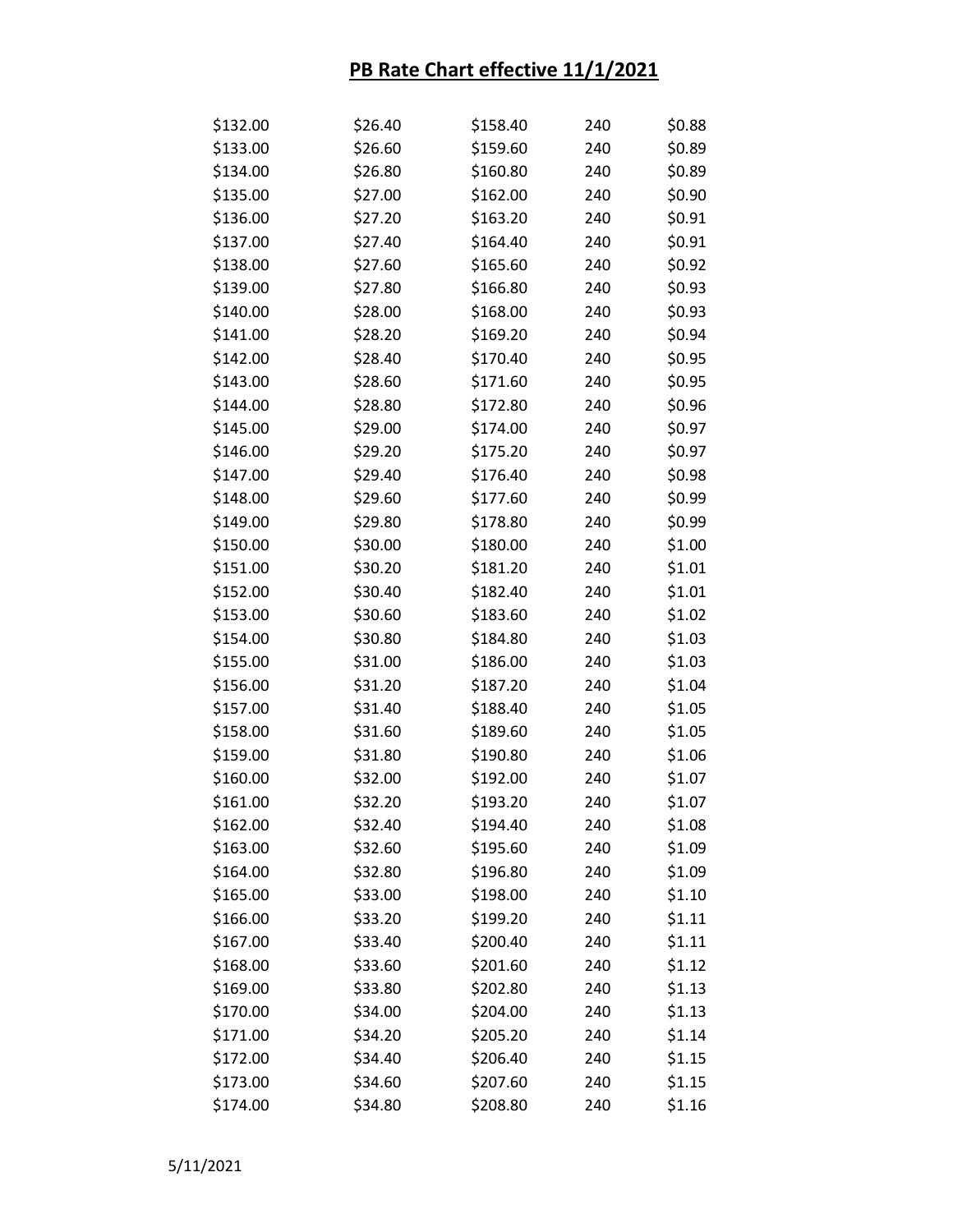| \$175.00 | \$35.00 | \$210.00 | 240 | \$1.17 |
|----------|---------|----------|-----|--------|
| \$176.00 | \$35.20 | \$211.20 | 240 | \$1.17 |
| \$177.00 | \$35.40 | \$212.40 | 240 | \$1.18 |
| \$178.00 | \$35.60 | \$213.60 | 240 | \$1.19 |
| \$179.00 | \$35.80 | \$214.80 | 240 | \$1.19 |
| \$180.00 | \$36.00 | \$216.00 | 240 | \$1.20 |
| \$181.00 | \$36.20 | \$217.20 | 240 | \$1.21 |
| \$182.00 | \$36.40 | \$218.40 | 240 | \$1.21 |
| \$183.00 | \$36.60 | \$219.60 | 240 | \$1.22 |
| \$184.00 | \$36.80 | \$220.80 | 240 | \$1.23 |
| \$185.00 | \$37.00 | \$222.00 | 240 | \$1.23 |
| \$186.00 | \$37.20 | \$223.20 | 240 | \$1.24 |
| \$187.00 | \$37.40 | \$224.40 | 240 | \$1.25 |
| \$188.00 | \$37.60 | \$225.60 | 240 | \$1.25 |
| \$189.00 | \$37.80 | \$226.80 | 240 | \$1.26 |
| \$190.00 | \$38.00 | \$228.00 | 240 | \$1.27 |
| \$191.00 | \$38.20 | \$229.20 | 240 | \$1.27 |
| \$192.00 | \$38.40 | \$230.40 | 240 | \$1.28 |
| \$193.00 | \$38.60 | \$231.60 | 240 | \$1.29 |
| \$194.00 | \$38.80 | \$232.80 | 240 | \$1.29 |
| \$195.00 | \$39.00 | \$234.00 | 240 | \$1.30 |
| \$196.00 | \$39.20 | \$235.20 | 240 | \$1.31 |
| \$197.00 | \$39.40 | \$236.40 | 240 | \$1.31 |
| \$198.00 | \$39.60 | \$237.60 | 240 | \$1.32 |
| \$199.00 | \$39.80 | \$238.80 | 240 | \$1.33 |
| \$200.00 | \$40.00 | \$240.00 | 240 | \$1.33 |
| \$201.00 | \$40.20 | \$241.20 | 240 | \$1.34 |
| \$202.00 | \$40.40 | \$242.40 | 240 | \$1.35 |
| \$203.00 | \$40.60 | \$243.60 | 240 | \$1.35 |
| \$204.00 | \$40.80 | \$244.80 | 240 | \$1.36 |
| \$205.00 | \$41.00 | \$246.00 | 240 | \$1.37 |
| \$206.00 | \$41.20 | \$247.20 | 240 | \$1.37 |
| \$207.00 | \$41.40 | \$248.40 | 240 | \$1.38 |
| \$208.00 | \$41.60 | \$249.60 | 240 | \$1.39 |
| \$209.00 | \$41.80 | \$250.80 | 240 | \$1.39 |
| \$210.00 | \$42.00 | \$252.00 | 240 | \$1.40 |
| \$211.00 | \$42.20 | \$253.20 | 240 | \$1.41 |
| \$212.00 | \$42.40 | \$254.40 | 240 | \$1.41 |
| \$213.00 | \$42.60 | \$255.60 | 240 | \$1.42 |
| \$214.00 | \$42.80 | \$256.80 | 240 | \$1.43 |
| \$215.00 | \$43.00 | \$258.00 | 240 | \$1.43 |
| \$216.00 | \$43.20 | \$259.20 | 240 | \$1.44 |
| \$217.00 | \$43.40 | \$260.40 | 240 | \$1.45 |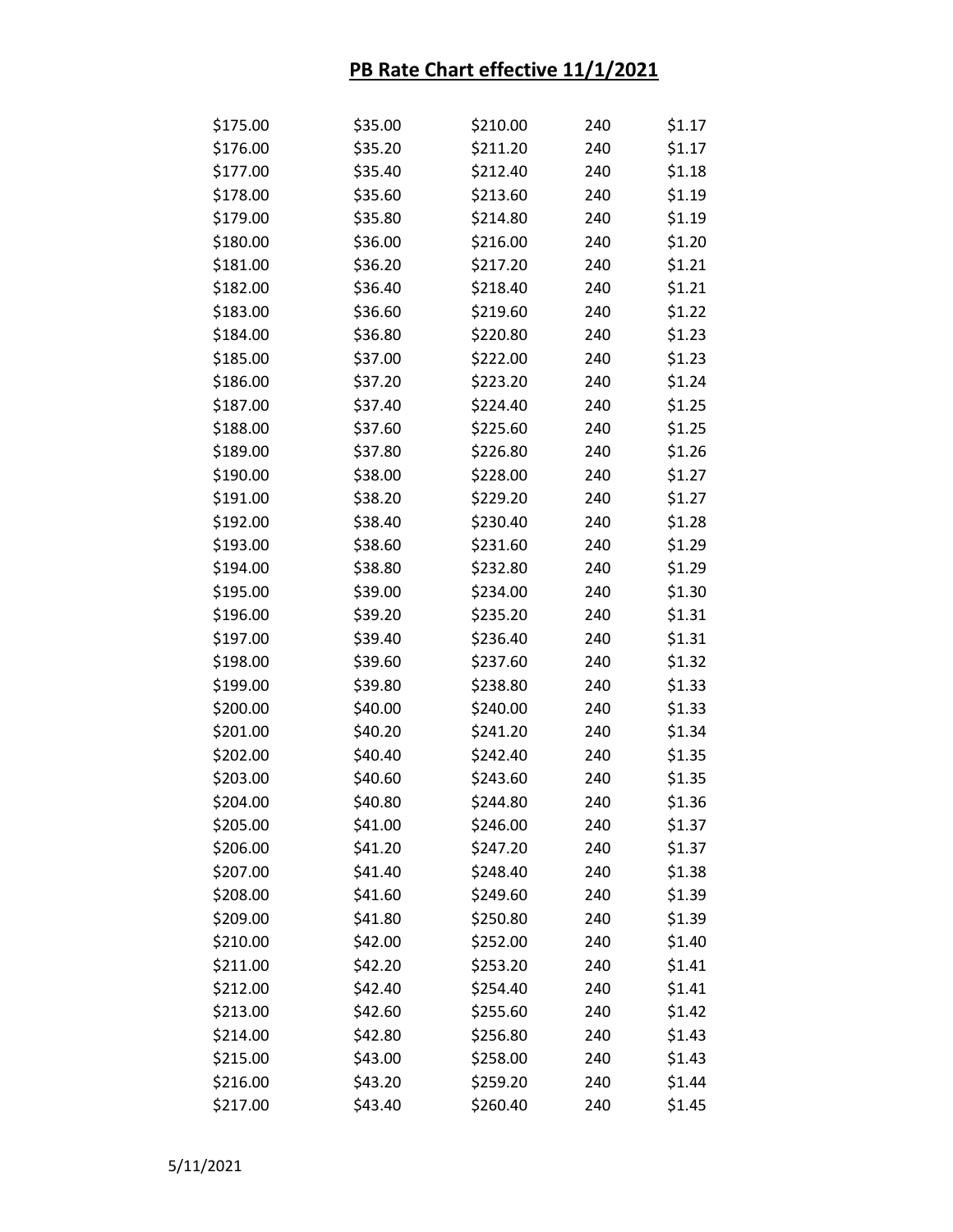| \$218.00 | \$43.60 | \$261.60 | 240    | \$1.45 |
|----------|---------|----------|--------|--------|
| \$219.00 | \$43.80 | \$262.80 | 240    | \$1.46 |
| \$220.00 | \$44.00 | \$264.00 | 240    | \$1.47 |
| \$221.00 | \$44.20 | \$265.20 | 240    | \$1.47 |
| \$222.00 | \$44.40 | \$266.40 | 240    | \$1.48 |
| \$223.00 | \$44.60 | \$267.60 | 240    | \$1.49 |
| \$224.00 | \$44.80 | \$268.80 | 240    | \$1.49 |
| \$225.00 | \$45.00 | \$270.00 | 240    | \$1.50 |
| \$226.00 | \$45.20 | \$271.20 | 240    | \$1.51 |
| \$227.00 | \$45.40 | \$272.40 | 240    | \$1.51 |
| \$228.00 | \$45.60 | \$273.60 | 240    | \$1.52 |
| \$229.00 | \$45.80 | \$274.80 | 240    | \$1.53 |
| \$230.00 | \$46.00 | \$276.00 | 240    | \$1.53 |
| \$231.00 | \$46.20 | \$277.20 | 240    | \$1.54 |
| \$232.00 | \$46.40 | \$278.40 | 240    | \$1.55 |
| \$233.00 | \$46.60 | \$279.60 | 240    | \$1.55 |
| \$234.00 | \$46.80 | \$280.80 | 240    | \$1.56 |
| \$235.00 | \$47.00 | \$282.00 | 240    | \$1.57 |
| \$236.00 | \$47.20 | \$283.20 | 240    | \$1.57 |
| \$237.00 | \$47.40 | \$284.40 | 240    | \$1.58 |
| \$238.00 | \$47.60 | \$285.60 | 240    | \$1.59 |
| \$239.00 | \$47.80 | \$286.80 | 240    | \$1.59 |
| \$240.00 | \$48.00 | \$288.00 | 240    | \$1.60 |
| \$241.00 | \$48.20 | \$289.20 | 240    | \$1.61 |
| \$242.00 | \$48.40 | \$290.40 | 240    | \$1.61 |
| \$243.00 | \$48.60 | \$291.60 | 240    | \$1.62 |
| \$244.00 | \$48.80 | \$292.80 | 240    | \$1.63 |
| \$245.00 | \$49.00 | \$294.00 | 240    | \$1.63 |
| \$246.00 | \$49.20 | \$295.20 | 240    | \$1.64 |
| \$247.00 | \$49.40 | \$296.40 | 240    | \$1.65 |
| \$248.00 | \$49.60 | \$297.60 | 240    | \$1.65 |
| \$249.00 | \$49.80 | \$298.80 | 240    | \$1.66 |
| \$250.00 | \$50.00 | \$300.00 | 240    | \$1.67 |
| \$251.00 | \$50.15 | \$301.15 | 239.76 | \$1.67 |
| \$252.00 | \$50.30 | \$302.30 | 239.52 | \$1.68 |
| \$253.00 | \$50.45 | \$303.45 | 239.29 | \$1.68 |
| \$254.00 | \$50.60 | \$304.60 | 239.06 | \$1.69 |
| \$255.00 | \$50.75 | \$305.75 | 238.82 | \$1.69 |
| \$256.00 | \$50.90 | \$306.90 | 238.59 | \$1.70 |
| \$257.00 | \$51.05 | \$308.05 | 238.37 | \$1.70 |
| \$258.00 | \$51.20 | \$309.20 | 238.14 | \$1.71 |
| \$259.00 | \$51.35 | \$310.35 | 237.92 | \$1.71 |
| \$260.00 | \$51.50 | \$311.50 | 237.69 | \$1.72 |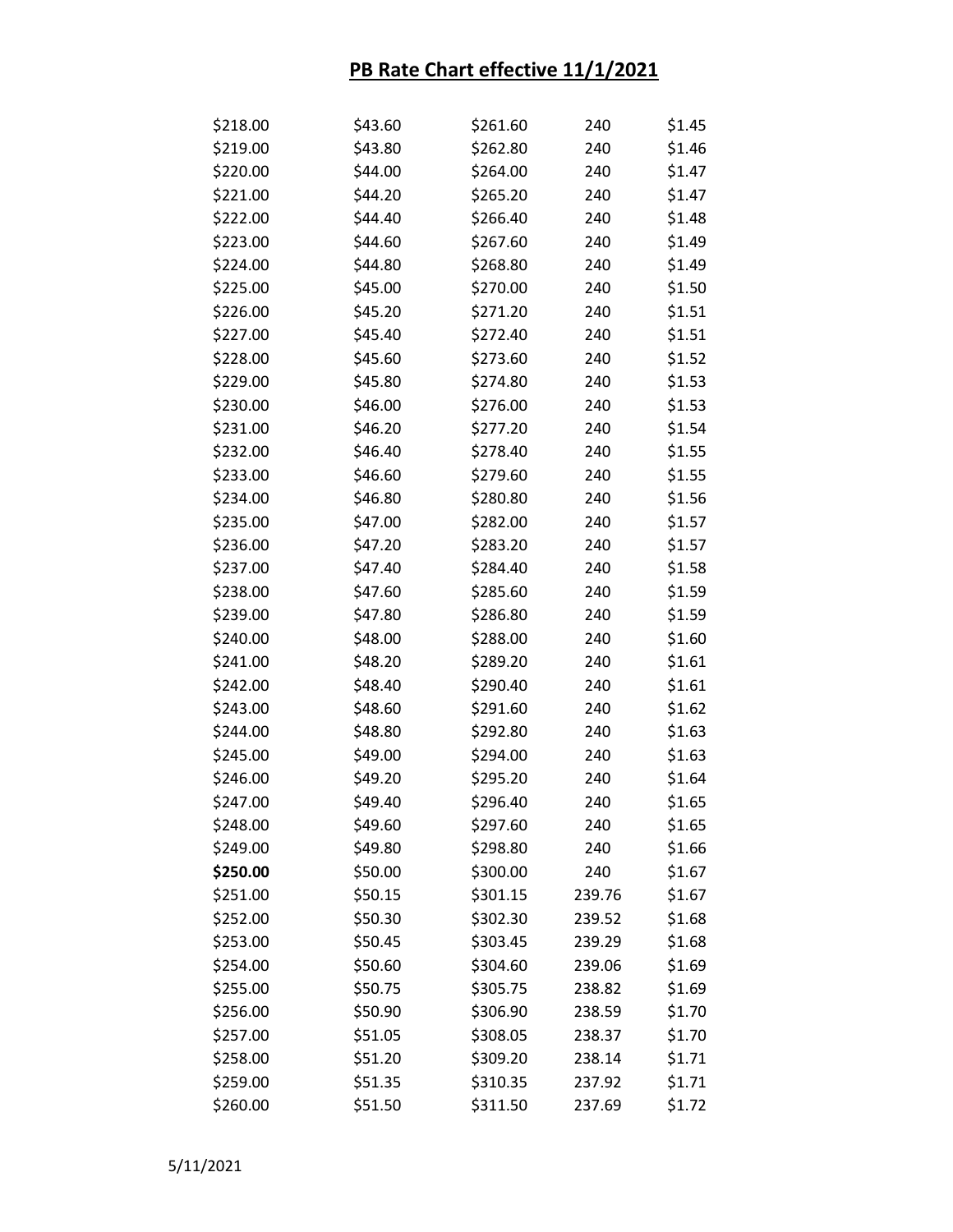| \$261.00 | \$51.65 | \$312.65 | 237.47 | \$1.72 |
|----------|---------|----------|--------|--------|
| \$262.00 | \$51.80 | \$313.80 | 237.25 | \$1.73 |
| \$263.00 | \$51.95 | \$314.95 | 237.03 | \$1.73 |
| \$264.00 | \$52.10 | \$316.10 | 236.82 | \$1.74 |
| \$265.00 | \$52.25 | \$317.25 | 236.60 | \$1.74 |
| \$266.00 | \$52.40 | \$318.40 | 236.39 | \$1.75 |
| \$267.00 | \$52.55 | \$319.55 | 236.18 | \$1.75 |
| \$268.00 | \$52.70 | \$320.70 | 235.97 | \$1.76 |
| \$269.00 | \$52.85 | \$321.85 | 235.76 | \$1.76 |
| \$270.00 | \$53.00 | \$323.00 | 235.56 | \$1.77 |
| \$271.00 | \$53.15 | \$324.15 | 235.35 | \$1.77 |
| \$272.00 | \$53.30 | \$325.30 | 235.15 | \$1.78 |
| \$273.00 | \$53.45 | \$326.45 | 234.95 | \$1.78 |
| \$274.00 | \$53.60 | \$327.60 | 234.74 | \$1.79 |
| \$275.00 | \$53.75 | \$328.75 | 234.55 | \$1.79 |
| \$276.00 | \$53.90 | \$329.90 | 234.35 | \$1.80 |
| \$277.00 | \$54.05 | \$331.05 | 234.15 | \$1.80 |
| \$278.00 | \$54.20 | \$332.20 | 233.96 | \$1.81 |
| \$279.00 | \$54.35 | \$333.35 | 233.76 | \$1.81 |
| \$280.00 | \$54.50 | \$334.50 | 233.57 | \$1.82 |
| \$281.00 | \$54.65 | \$335.65 | 233.38 | \$1.82 |
| \$282.00 | \$54.80 | \$336.80 | 233.19 | \$1.83 |
| \$283.00 | \$54.95 | \$337.95 | 233.00 | \$1.83 |
| \$284.00 | \$55.10 | \$339.10 | 232.82 | \$1.84 |
| \$285.00 | \$55.25 | \$340.25 | 232.63 | \$1.84 |
| \$286.00 | \$55.40 | \$341.40 | 232.45 | \$1.85 |
| \$287.00 | \$55.55 | \$342.55 | 232.26 | \$1.85 |
| \$288.00 | \$55.70 | \$343.70 | 232.08 | \$1.86 |
| \$289.00 | \$55.85 | \$344.85 | 231.90 | \$1.86 |
| \$290.00 | \$56.00 | \$346.00 | 231.72 | \$1.87 |
| \$291.00 | \$56.15 | \$347.15 | 231.55 | \$1.87 |
| \$292.00 | \$56.30 | \$348.30 | 231.37 | \$1.88 |
| \$293.00 | \$56.45 | \$349.45 | 231.19 | \$1.88 |
| \$294.00 | \$56.60 | \$350.60 | 231.02 | \$1.89 |
| \$295.00 | \$56.75 | \$351.75 | 230.85 | \$1.89 |
| \$296.00 | \$56.90 | \$352.90 | 230.68 | \$1.90 |
| \$297.00 | \$57.05 | \$354.05 | 230.51 | \$1.90 |
| \$298.00 | \$57.20 | \$355.20 | 230.34 | \$1.91 |
| \$299.00 | \$57.35 | \$356.35 | 230.17 | \$1.91 |
| \$300.00 | \$57.50 | \$357.50 | 230.00 | \$1.92 |
| \$301.00 | \$57.65 | \$358.65 | 229.83 | \$1.92 |
| \$302.00 | \$57.80 | \$359.80 | 229.67 | \$1.93 |
| \$303.00 | \$57.95 | \$360.95 | 229.50 | \$1.93 |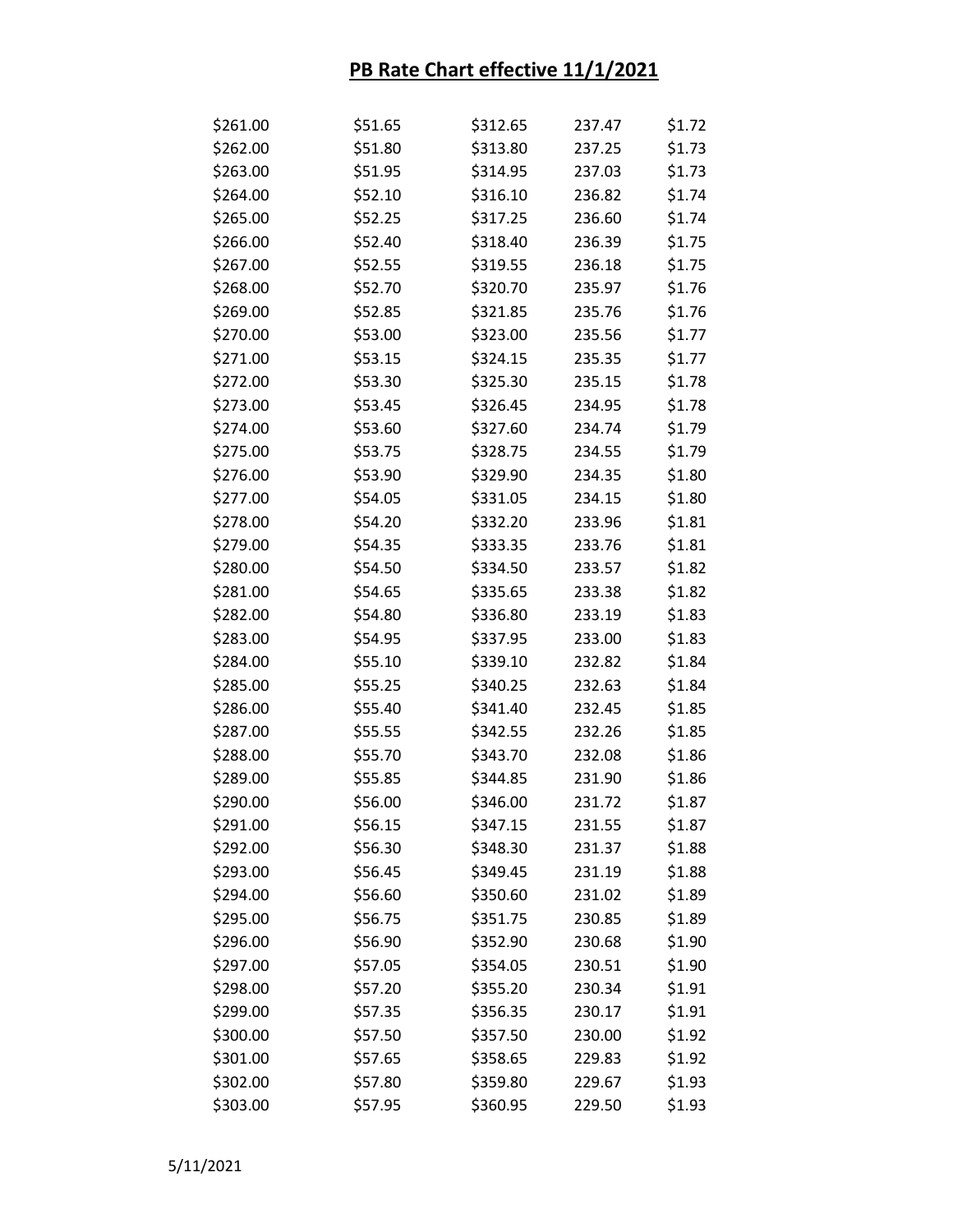| \$304.00 | \$58.10 | \$362.10 | 229.34 | \$1.94 |
|----------|---------|----------|--------|--------|
| \$305.00 | \$58.25 | \$363.25 | 229.18 | \$1.94 |
| \$306.00 | \$58.40 | \$364.40 | 229.02 | \$1.95 |
| \$307.00 | \$58.55 | \$365.55 | 228.86 | \$1.95 |
| \$308.00 | \$58.70 | \$366.70 | 228.70 | \$1.96 |
| \$309.00 | \$58.85 | \$367.85 | 228.54 | \$1.96 |
| \$310.00 | \$59.00 | \$369.00 | 228.39 | \$1.97 |
| \$311.00 | \$59.15 | \$370.15 | 228.23 | \$1.97 |
| \$312.00 | \$59.30 | \$371.30 | 228.08 | \$1.98 |
| \$313.00 | \$59.45 | \$372.45 | 227.92 | \$1.98 |
| \$314.00 | \$59.60 | \$373.60 | 227.77 | \$1.99 |
| \$315.00 | \$59.75 | \$374.75 | 227.62 | \$1.99 |
| \$316.00 | \$59.90 | \$375.90 | 227.47 | \$2.00 |
| \$317.00 | \$60.05 | \$377.05 | 227.32 | \$2.00 |
| \$318.00 | \$60.20 | \$378.20 | 227.17 | \$2.01 |
| \$319.00 | \$60.35 | \$379.35 | 227.02 | \$2.01 |
| \$320.00 | \$60.50 | \$380.50 | 226.88 | \$2.02 |
| \$321.00 | \$60.65 | \$381.65 | 226.73 | \$2.02 |
| \$322.00 | \$60.80 | \$382.80 | 226.58 | \$2.03 |
| \$323.00 | \$60.95 | \$383.95 | 226.44 | \$2.03 |
| \$324.00 | \$61.10 | \$385.10 | 226.30 | \$2.04 |
| \$325.00 | \$61.25 | \$386.25 | 226.15 | \$2.04 |
| \$326.00 | \$61.40 | \$387.40 | 226.01 | \$2.05 |
| \$327.00 | \$61.55 | \$388.55 | 225.87 | \$2.05 |
| \$328.00 | \$61.70 | \$389.70 | 225.73 | \$2.06 |
| \$329.00 | \$61.85 | \$390.85 | 225.59 | \$2.06 |
| \$330.00 | \$62.00 | \$392.00 | 225.45 | \$2.07 |
| \$331.00 | \$62.15 | \$393.15 | 225.32 | \$2.07 |
| \$332.00 | \$62.30 | \$394.30 | 225.18 | \$2.08 |
| \$333.00 | \$62.45 | \$395.45 | 225.05 | \$2.08 |
| \$334.00 | \$62.60 | \$396.60 | 224.91 | \$2.09 |
| \$335.00 | \$62.75 | \$397.75 | 224.78 | \$2.09 |
| \$336.00 | \$62.90 | \$398.90 | 224.64 | \$2.10 |
| \$337.00 | \$63.05 | \$400.05 | 224.51 | \$2.10 |
| \$338.00 | \$63.20 | \$401.20 | 224.38 | \$2.11 |
| \$339.00 | \$63.35 | \$402.35 | 224.25 | \$2.11 |
| \$340.00 | \$63.50 | \$403.50 | 224.12 | \$2.12 |
| \$341.00 | \$63.65 | \$404.65 | 223.99 | \$2.12 |
| \$342.00 | \$63.80 | \$405.80 | 223.86 | \$2.13 |
| \$343.00 | \$63.95 | \$406.95 | 223.73 | \$2.13 |
| \$344.00 | \$64.10 | \$408.10 | 223.60 | \$2.14 |
| \$345.00 | \$64.25 | \$409.25 | 223.48 | \$2.14 |
| \$346.00 | \$64.40 | \$410.40 | 223.35 | \$2.15 |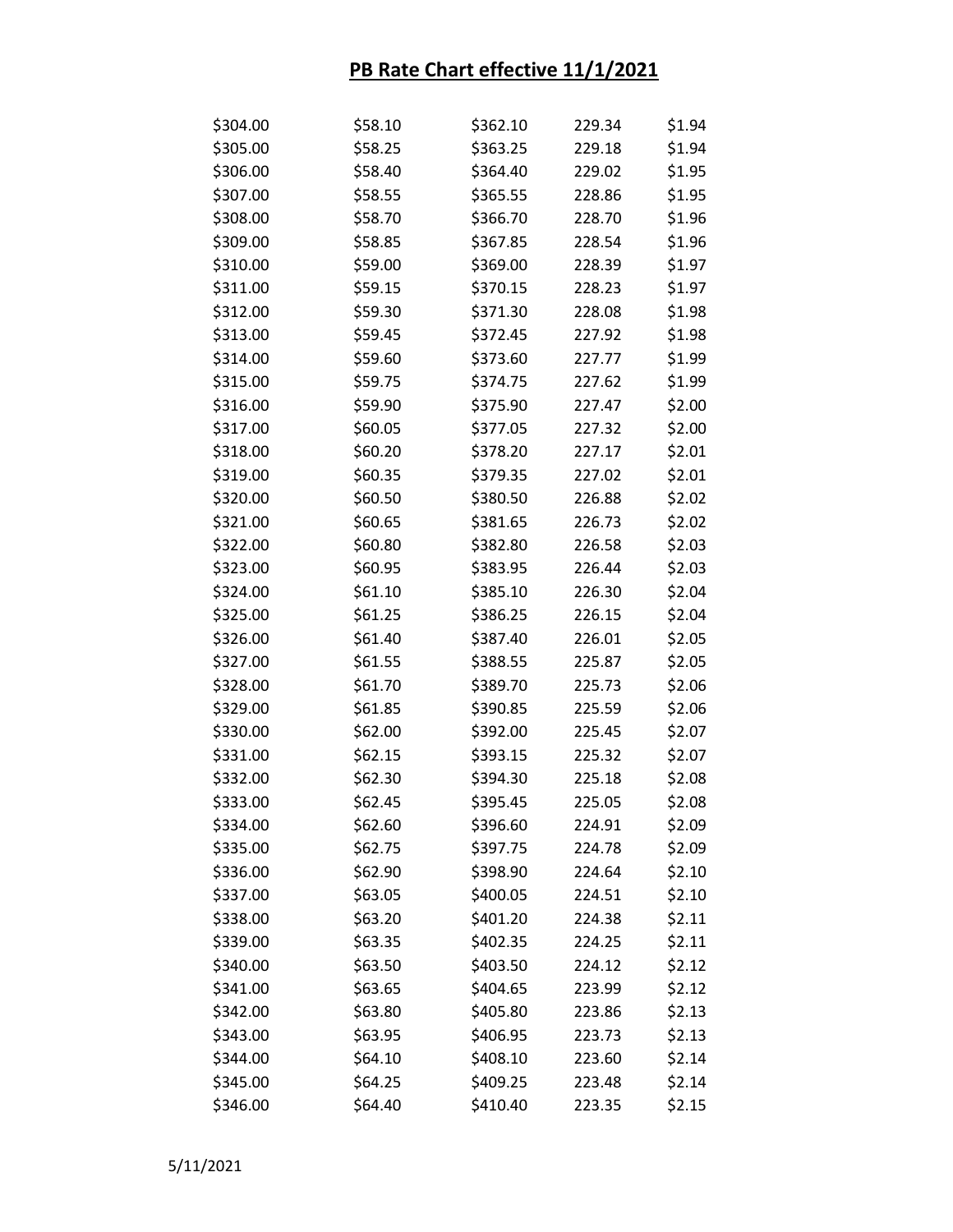| \$347.00 | \$64.55 | \$411.55 | 223.23 | \$2.15 |
|----------|---------|----------|--------|--------|
| \$348.00 | \$64.70 | \$412.70 | 223.10 | \$2.16 |
| \$349.00 | \$64.85 | \$413.85 | 222.98 | \$2.16 |
| \$350.00 | \$65.00 | \$415.00 | 222.86 | \$2.17 |
| \$351.00 | \$65.15 | \$416.15 | 222.74 | \$2.17 |
| \$352.00 | \$65.30 | \$417.30 | 222.61 | \$2.18 |
| \$353.00 | \$65.45 | \$418.45 | 222.49 | \$2.18 |
| \$354.00 | \$65.60 | \$419.60 | 222.37 | \$2.19 |
| \$355.00 | \$65.75 | \$420.75 | 222.25 | \$2.19 |
| \$356.00 | \$65.90 | \$421.90 | 222.13 | \$2.20 |
| \$357.00 | \$66.05 | \$423.05 | 222.02 | \$2.20 |
| \$358.00 | \$66.20 | \$424.20 | 221.90 | \$2.21 |
| \$359.00 | \$66.35 | \$425.35 | 221.78 | \$2.21 |
| \$360.00 | \$66.50 | \$426.50 | 221.67 | \$2.22 |
| \$361.00 | \$66.65 | \$427.65 | 221.55 | \$2.22 |
| \$362.00 | \$66.80 | \$428.80 | 221.44 | \$2.23 |
| \$363.00 | \$66.95 | \$429.95 | 221.32 | \$2.23 |
| \$364.00 | \$67.10 | \$431.10 | 221.21 | \$2.24 |
| \$365.00 | \$67.25 | \$432.25 | 221.10 | \$2.24 |
| \$366.00 | \$67.40 | \$433.40 | 220.98 | \$2.25 |
| \$367.00 | \$67.55 | \$434.55 | 220.87 | \$2.25 |
| \$368.00 | \$67.70 | \$435.70 | 220.76 | \$2.26 |
| \$369.00 | \$67.85 | \$436.85 | 220.65 | \$2.26 |
| \$370.00 | \$68.00 | \$438.00 | 220.54 | \$2.27 |
| \$371.00 | \$68.15 | \$439.15 | 220.43 | \$2.27 |
| \$372.00 | \$68.30 | \$440.30 | 220.32 | \$2.28 |
| \$373.00 | \$68.45 | \$441.45 | 220.21 | \$2.28 |
| \$374.00 | \$68.60 | \$442.60 | 220.11 | \$2.29 |
| \$375.00 | \$68.75 | \$443.75 | 220.00 | \$2.29 |
| \$376.00 | \$68.90 | \$444.90 | 219.89 | \$2.30 |
| \$377.00 | \$69.05 | \$446.05 | 219.79 | \$2.30 |
| \$378.00 | \$69.20 | \$447.20 | 219.68 | \$2.31 |
| \$379.00 | \$69.35 | \$448.35 | 219.58 | \$2.31 |
| \$380.00 | \$69.50 | \$449.50 | 219.47 | \$2.32 |
| \$381.00 | \$69.65 | \$450.65 | 219.37 | \$2.32 |
| \$382.00 | \$69.80 | \$451.80 | 219.27 | \$2.33 |
| \$383.00 | \$69.95 | \$452.95 | 219.16 | \$2.33 |
| \$384.00 | \$70.10 | \$454.10 | 219.06 | \$2.34 |
| \$385.00 | \$70.25 | \$455.25 | 218.96 | \$2.34 |
| \$386.00 | \$70.40 | \$456.40 | 218.86 | \$2.35 |
| \$387.00 | \$70.55 | \$457.55 | 218.76 | \$2.35 |
| \$388.00 | \$70.70 | \$458.70 | 218.66 | \$2.36 |
| \$389.00 | \$70.85 | \$459.85 | 218.56 | \$2.36 |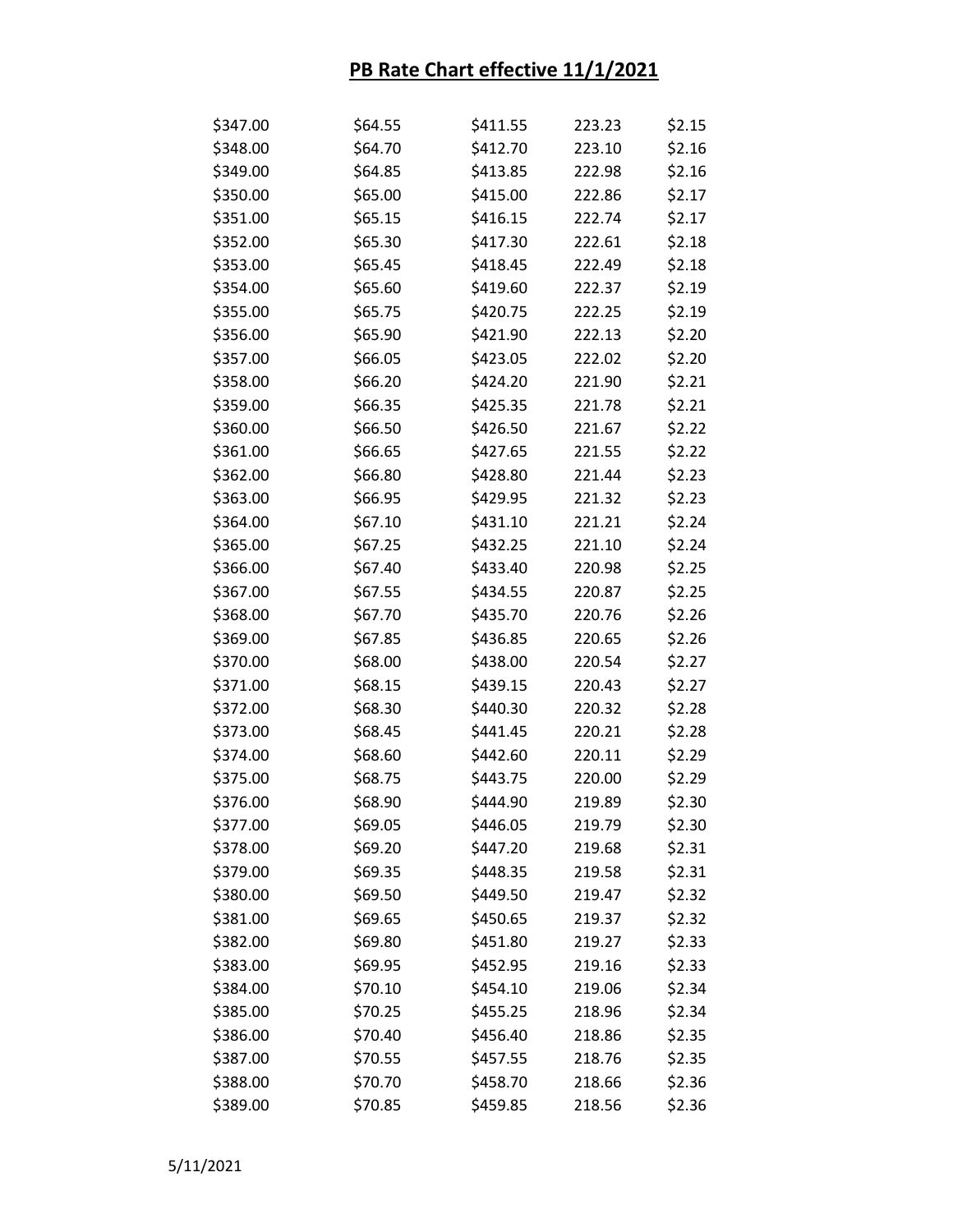| \$390.00 | \$71.00 | \$461.00 | 218.46 | \$2.37 |
|----------|---------|----------|--------|--------|
| \$391.00 | \$71.15 | \$462.15 | 218.36 | \$2.37 |
| \$392.00 | \$71.30 | \$463.30 | 218.27 | \$2.38 |
| \$393.00 | \$71.45 | \$464.45 | 218.17 | \$2.38 |
| \$394.00 | \$71.60 | \$465.60 | 218.07 | \$2.39 |
| \$395.00 | \$71.75 | \$466.75 | 217.97 | \$2.39 |
| \$396.00 | \$71.90 | \$467.90 | 217.88 | \$2.40 |
| \$397.00 | \$72.05 | \$469.05 | 217.78 | \$2.40 |
| \$398.00 | \$72.20 | \$470.20 | 217.69 | \$2.41 |
| \$399.00 | \$72.35 | \$471.35 | 217.59 | \$2.41 |
| \$400.00 | \$72.50 | \$472.50 | 217.50 | \$2.42 |
| \$401.00 | \$72.65 | \$473.65 | 217.41 | \$2.42 |
| \$402.00 | \$72.80 | \$474.80 | 217.31 | \$2.43 |
| \$403.00 | \$72.95 | \$475.95 | 217.22 | \$2.43 |
| \$404.00 | \$73.10 | \$477.10 | 217.13 | \$2.44 |
| \$405.00 | \$73.25 | \$478.25 | 217.04 | \$2.44 |
| \$406.00 | \$73.40 | \$479.40 | 216.95 | \$2.45 |
| \$407.00 | \$73.55 | \$480.55 | 216.86 | \$2.45 |
| \$408.00 | \$73.70 | \$481.70 | 216.76 | \$2.46 |
| \$409.00 | \$73.85 | \$482.85 | 216.67 | \$2.46 |
| \$410.00 | \$74.00 | \$484.00 | 216.59 | \$2.47 |
| \$411.00 | \$74.15 | \$485.15 | 216.50 | \$2.47 |
| \$412.00 | \$74.30 | \$486.30 | 216.41 | \$2.48 |
| \$413.00 | \$74.45 | \$487.45 | 216.32 | \$2.48 |
| \$414.00 | \$74.60 | \$488.60 | 216.23 | \$2.49 |
| \$415.00 | \$74.75 | \$489.75 | 216.14 | \$2.49 |
| \$416.00 | \$74.90 | \$490.90 | 216.06 | \$2.50 |
| \$417.00 | \$75.05 | \$492.05 | 215.97 | \$2.50 |
| \$418.00 | \$75.20 | \$493.20 | 215.89 | \$2.51 |
| \$419.00 | \$75.35 | \$494.35 | 215.80 | \$2.51 |
| \$420.00 | \$75.50 | \$495.50 | 215.71 | \$2.52 |
| \$421.00 | \$75.65 | \$496.65 | 215.63 | \$2.52 |
| \$422.00 | \$75.80 | \$497.80 | 215.55 | \$2.53 |
| \$423.00 | \$75.95 | \$498.95 | 215.46 | \$2.53 |
| \$424.00 | \$76.10 | \$500.10 | 215.38 | \$2.54 |
| \$425.00 | \$76.25 | \$501.25 | 215.29 | \$2.54 |
| \$426.00 | \$76.40 | \$502.40 | 215.21 | \$2.55 |
| \$427.00 | \$76.55 | \$503.55 | 215.13 | \$2.55 |
| \$428.00 | \$76.70 | \$504.70 | 215.05 | \$2.56 |
| \$429.00 | \$76.85 | \$505.85 | 214.97 | \$2.56 |
| \$430.00 | \$77.00 | \$507.00 | 214.88 | \$2.57 |
| \$431.00 | \$77.15 | \$508.15 | 214.80 | \$2.57 |
| \$432.00 | \$77.30 | \$509.30 | 214.72 | \$2.58 |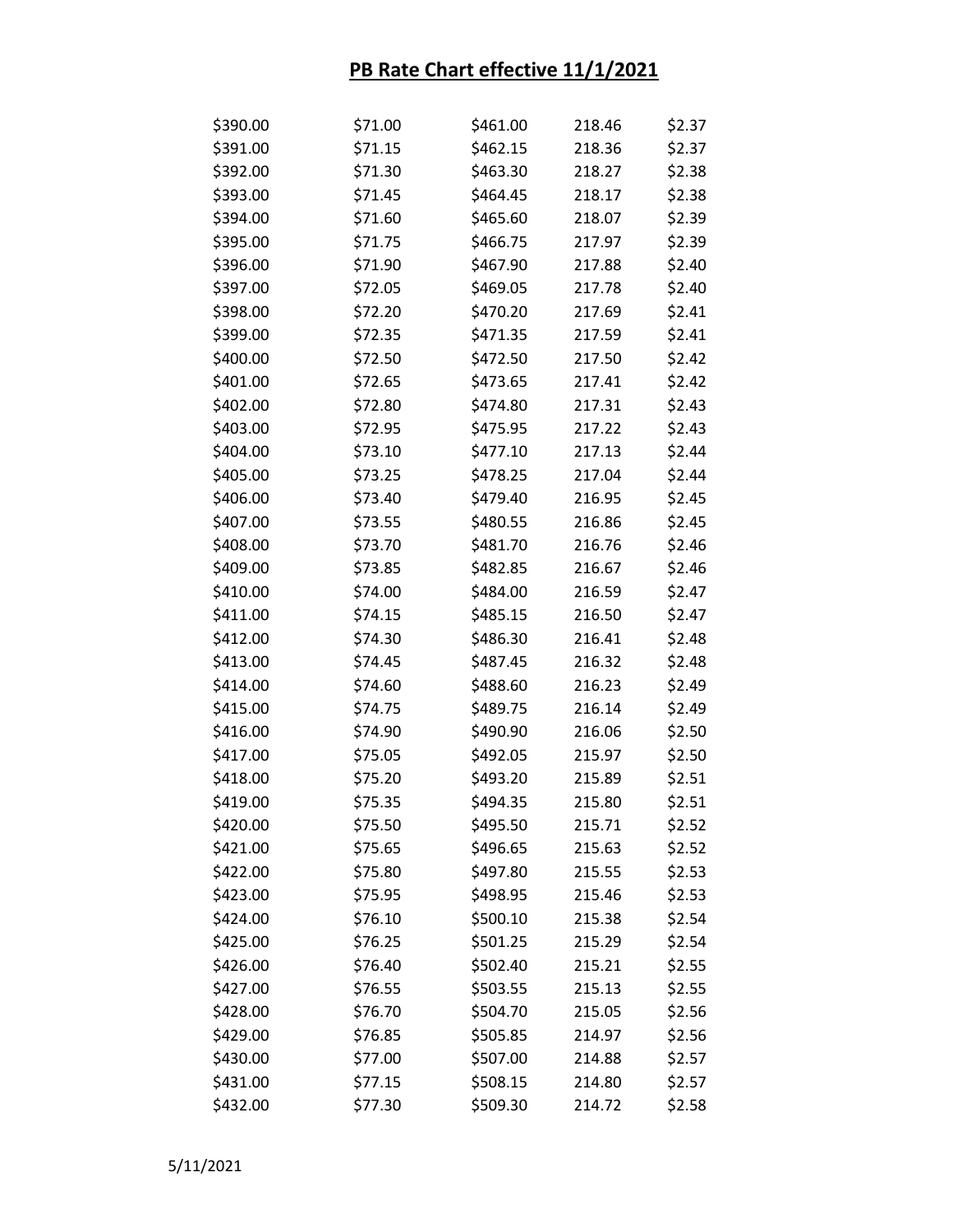| \$433.00 | \$77.45 | \$510.45 | 214.64 | \$2.58 |
|----------|---------|----------|--------|--------|
| \$434.00 | \$77.60 | \$511.60 | 214.56 | \$2.59 |
| \$435.00 | \$77.75 | \$512.75 | 214.48 | \$2.59 |
| \$436.00 | \$77.90 | \$513.90 | 214.40 | \$2.60 |
| \$437.00 | \$78.05 | \$515.05 | 214.32 | \$2.60 |
| \$438.00 | \$78.20 | \$516.20 | 214.25 | \$2.61 |
| \$439.00 | \$78.35 | \$517.35 | 214.17 | \$2.61 |
| \$440.00 | \$78.50 | \$518.50 | 214.09 | \$2.62 |
| \$441.00 | \$78.65 | \$519.65 | 214.01 | \$2.62 |
| \$442.00 | \$78.80 | \$520.80 | 213.94 | \$2.63 |
| \$443.00 | \$78.95 | \$521.95 | 213.86 | \$2.63 |
| \$444.00 | \$79.10 | \$523.10 | 213.78 | \$2.64 |
| \$445.00 | \$79.25 | \$524.25 | 213.71 | \$2.64 |
| \$446.00 | \$79.40 | \$525.40 | 213.63 | \$2.65 |
| \$447.00 | \$79.55 | \$526.55 | 213.56 | \$2.65 |
| \$448.00 | \$79.70 | \$527.70 | 213.48 | \$2.66 |
| \$449.00 | \$79.85 | \$528.85 | 213.41 | \$2.66 |
| \$450.00 | \$80.00 | \$530.00 | 213.33 | \$2.67 |
| \$451.00 | \$80.15 | \$531.15 | 213.26 | \$2.67 |
| \$452.00 | \$80.30 | \$532.30 | 213.19 | \$2.68 |
| \$453.00 | \$80.45 | \$533.45 | 213.11 | \$2.68 |
| \$454.00 | \$80.60 | \$534.60 | 213.04 | \$2.69 |
| \$455.00 | \$80.75 | \$535.75 | 212.97 | \$2.69 |
| \$456.00 | \$80.90 | \$536.90 | 212.89 | \$2.70 |
| \$457.00 | \$81.05 | \$538.05 | 212.82 | \$2.70 |
| \$458.00 | \$81.20 | \$539.20 | 212.75 | \$2.71 |
| \$459.00 | \$81.35 | \$540.35 | 212.68 | \$2.71 |
| \$460.00 | \$81.50 | \$541.50 | 212.61 | \$2.72 |
| \$461.00 | \$81.65 | \$542.65 | 212.54 | \$2.72 |
| \$462.00 | \$81.80 | \$543.80 | 212.47 | \$2.73 |
| \$463.00 | \$81.95 | \$544.95 | 212.40 | \$2.73 |
| \$464.00 | \$82.10 | \$546.10 | 212.33 | \$2.74 |
| \$465.00 | \$82.25 | \$547.25 | 212.26 | \$2.74 |
| \$466.00 | \$82.40 | \$548.40 | 212.19 | \$2.75 |
| \$467.00 | \$82.55 | \$549.55 | 212.12 | \$2.75 |
| \$468.00 | \$82.70 | \$550.70 | 212.05 | \$2.76 |
| \$469.00 | \$82.85 | \$551.85 | 211.98 | \$2.76 |
| \$470.00 | \$83.00 | \$553.00 | 211.91 | \$2.77 |
| \$471.00 | \$83.15 | \$554.15 | 211.85 | \$2.77 |
| \$472.00 | \$83.30 | \$555.30 | 211.78 | \$2.78 |
| \$473.00 | \$83.45 | \$556.45 | 211.71 | \$2.78 |
| \$474.00 | \$83.60 | \$557.60 | 211.65 | \$2.79 |
| \$475.00 | \$83.75 | \$558.75 | 211.58 | \$2.79 |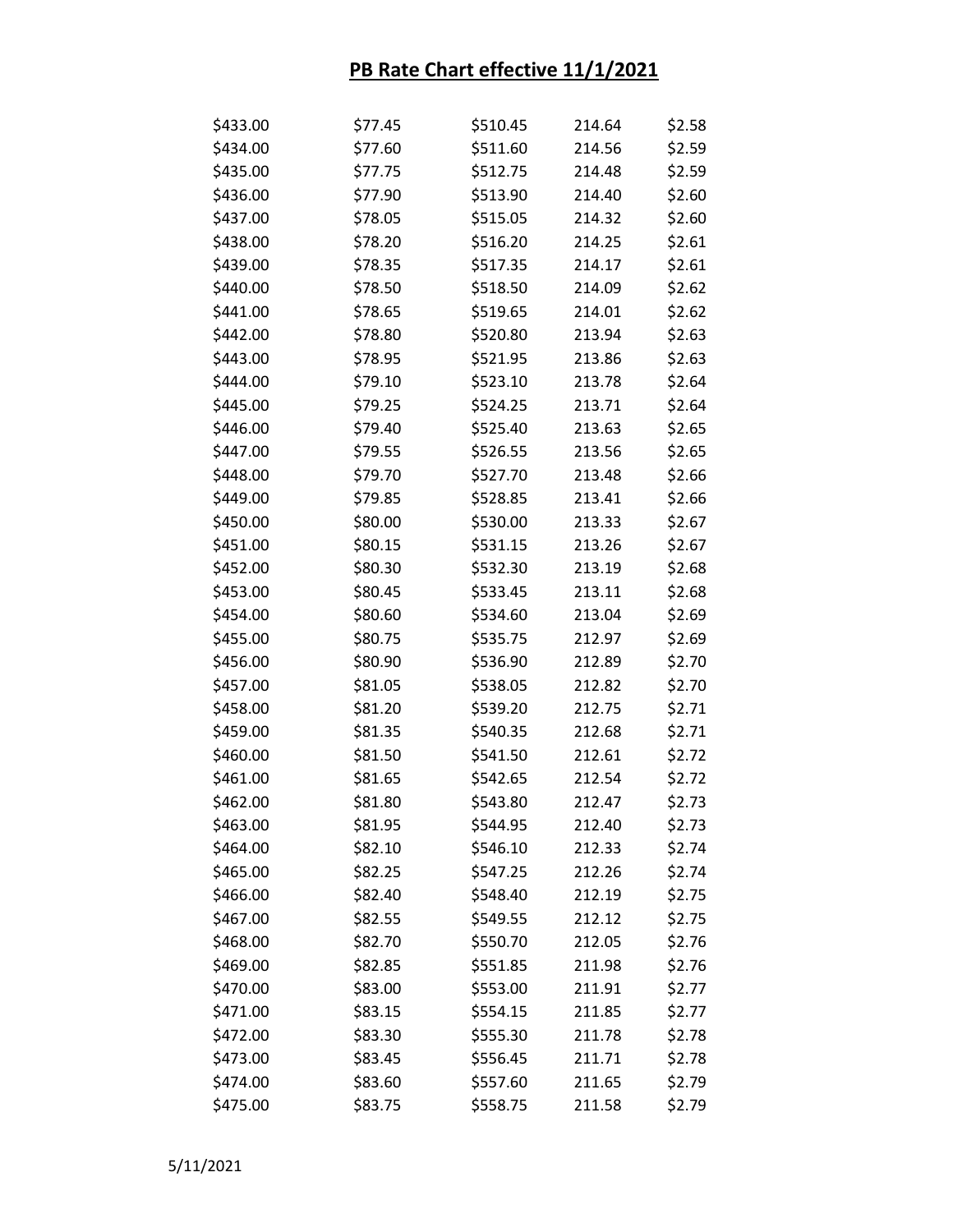| \$476.00 | \$83.90 | \$559.90 | 211.51 | \$2.80 |
|----------|---------|----------|--------|--------|
| \$477.00 | \$84.05 | \$561.05 | 211.45 | \$2.80 |
| \$478.00 | \$84.20 | \$562.20 | 211.38 | \$2.81 |
| \$479.00 | \$84.35 | \$563.35 | 211.32 | \$2.81 |
| \$480.00 | \$84.50 | \$564.50 | 211.25 | \$2.82 |
| \$481.00 | \$84.65 | \$565.65 | 211.19 | \$2.82 |
| \$482.00 | \$84.80 | \$566.80 | 211.12 | \$2.83 |
| \$483.00 | \$84.95 | \$567.95 | 211.06 | \$2.83 |
| \$484.00 | \$85.10 | \$569.10 | 210.99 | \$2.84 |
| \$485.00 | \$85.25 | \$570.25 | 210.93 | \$2.84 |
| \$486.00 | \$85.40 | \$571.40 | 210.86 | \$2.85 |
| \$487.00 | \$85.55 | \$572.55 | 210.80 | \$2.85 |
| \$488.00 | \$85.70 | \$573.70 | 210.74 | \$2.86 |
| \$489.00 | \$85.85 | \$574.85 | 210.67 | \$2.86 |
| \$490.00 | \$86.00 | \$576.00 | 210.61 | \$2.87 |
| \$491.00 | \$86.15 | \$577.15 | 210.55 | \$2.87 |
| \$492.00 | \$86.30 | \$578.30 | 210.49 | \$2.88 |
| \$493.00 | \$86.45 | \$579.45 | 210.43 | \$2.88 |
| \$494.00 | \$86.60 | \$580.60 | 210.36 | \$2.89 |
| \$495.00 | \$86.75 | \$581.75 | 210.30 | \$2.89 |
| \$496.00 | \$86.90 | \$582.90 | 210.24 | \$2.90 |
| \$497.00 | \$87.05 | \$584.05 | 210.18 | \$2.90 |
| \$498.00 | \$87.20 | \$585.20 | 210.12 | \$2.91 |
| \$499.00 | \$87.35 | \$586.35 | 210.06 | \$2.91 |
| \$500.00 | \$87.50 | \$587.50 | 210.00 | \$2.92 |
| \$505.00 | \$88.00 | \$593.00 | 209.11 | \$2.93 |
| \$510.00 | \$88.50 | \$598.50 | 208.24 | \$2.95 |
| \$515.00 | \$89.00 | \$604.00 | 207.38 | \$2.97 |
| \$520.00 | \$89.50 | \$609.50 | 206.54 | \$2.98 |
| \$525.00 | \$90.00 | \$615.00 | 205.71 | \$3.00 |
| \$530.00 | \$90.50 | \$620.50 | 204.91 | \$3.02 |
| \$535.00 | \$91.00 | \$626.00 | 204.11 | \$3.03 |
| \$540.00 | \$91.50 | \$631.50 | 203.33 | \$3.05 |
| \$545.00 | \$92.00 | \$637.00 | 202.57 | \$3.07 |
| \$550.00 | \$92.50 | \$642.50 | 201.82 | \$3.08 |
| \$555.00 | \$93.00 | \$648.00 | 201.08 | \$3.10 |
| \$560.00 | \$93.50 | \$653.50 | 200.36 | \$3.12 |
| \$565.00 | \$94.00 | \$659.00 | 199.65 | \$3.13 |
| \$570.00 | \$94.50 | \$664.50 | 198.95 | \$3.15 |
| \$575.00 | \$95.00 | \$670.00 | 198.26 | \$3.17 |
| \$580.00 | \$95.50 | \$675.50 | 197.59 | \$3.18 |
| \$585.00 | \$96.00 | \$681.00 | 196.92 | \$3.20 |
| \$590.00 | \$96.50 | \$686.50 | 196.27 | \$3.22 |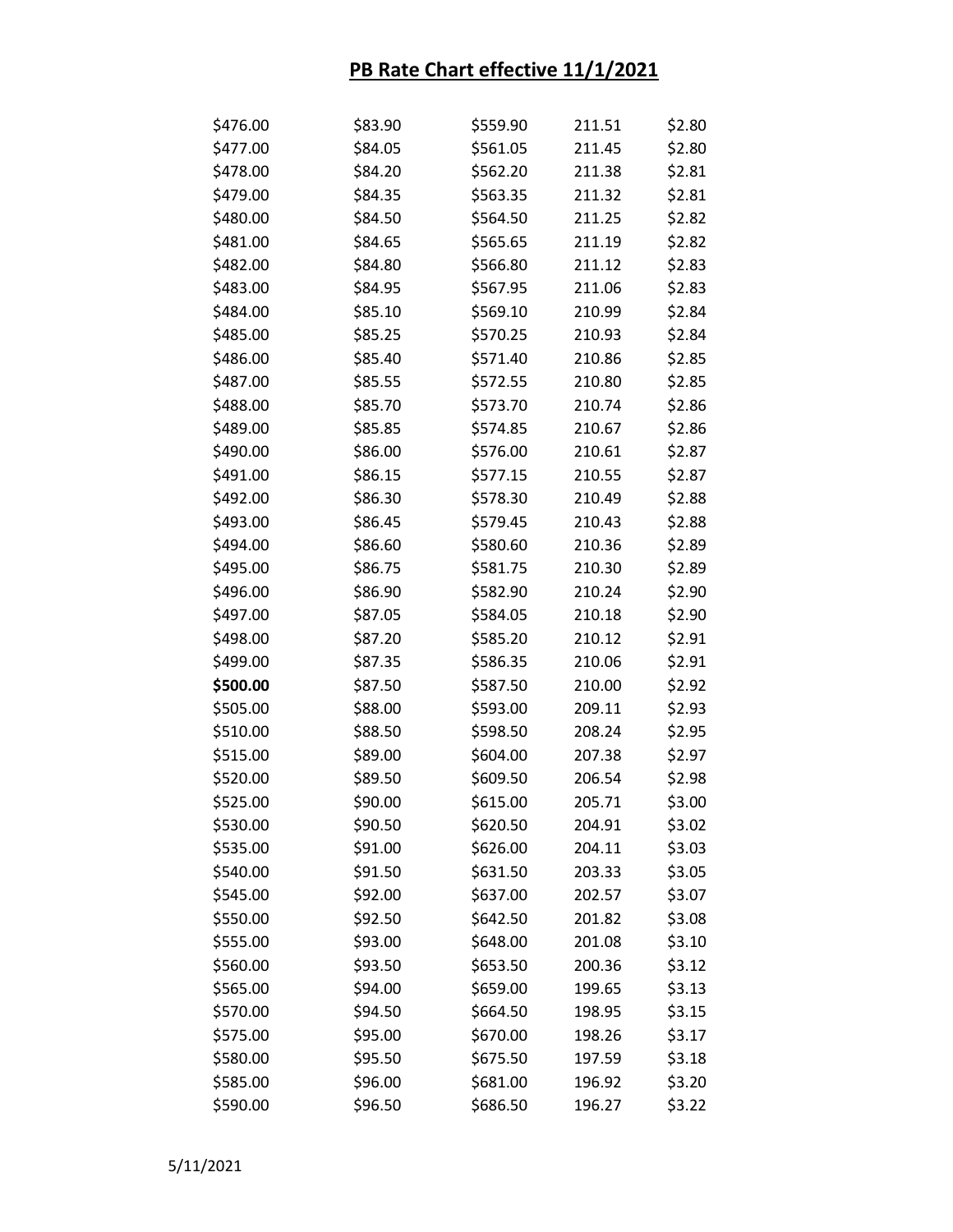| \$595.00 | \$97.00  | \$692.00 | 195.63 | \$3.23 |
|----------|----------|----------|--------|--------|
| \$600.00 | \$97.50  | \$697.50 | 195.00 | \$3.25 |
| \$605.00 | \$98.00  | \$703.00 | 194.38 | \$3.27 |
| \$610.00 | \$98.50  | \$708.50 | 193.77 | \$3.28 |
| \$615.00 | \$99.00  | \$714.00 | 193.17 | \$3.30 |
| \$620.00 | \$99.50  | \$719.50 | 192.58 | \$3.32 |
| \$625.00 | \$100.00 | \$725.00 | 192.00 | \$3.33 |
| \$630.00 | \$100.50 | \$730.50 | 191.43 | \$3.35 |
| \$635.00 | \$101.00 | \$736.00 | 190.87 | \$3.37 |
| \$640.00 | \$101.50 | \$741.50 | 190.31 | \$3.38 |
| \$645.00 | \$102.00 | \$747.00 | 189.77 | \$3.40 |
| \$650.00 | \$102.50 | \$752.50 | 189.23 | \$3.42 |
| \$655.00 | \$103.00 | \$758.00 | 188.70 | \$3.43 |
| \$660.00 | \$103.50 | \$763.50 | 188.18 | \$3.45 |
| \$665.00 | \$104.00 | \$769.00 | 187.67 | \$3.47 |
| \$670.00 | \$104.50 | \$774.50 | 187.16 | \$3.48 |
| \$675.00 | \$105.00 | \$780.00 | 186.67 | \$3.50 |
| \$680.00 | \$105.50 | \$785.50 | 186.18 | \$3.52 |
| \$685.00 | \$106.00 | \$791.00 | 185.69 | \$3.53 |
| \$690.00 | \$106.50 | \$796.50 | 185.22 | \$3.55 |
| \$695.00 | \$107.00 | \$802.00 | 184.75 | \$3.57 |
| \$700.00 | \$107.50 | \$807.50 | 184.29 | \$3.58 |
| \$705.00 | \$108.00 | \$813.00 | 183.83 | \$3.60 |
| \$710.00 | \$108.50 | \$818.50 | 183.38 | \$3.62 |
| \$715.00 | \$109.00 | \$824.00 | 182.94 | \$3.63 |
| \$720.00 | \$109.50 | \$829.50 | 182.50 | \$3.65 |
| \$725.00 | \$110.00 | \$835.00 | 182.07 | \$3.67 |
| \$730.00 | \$110.50 | \$840.50 | 181.64 | \$3.68 |
| \$735.00 | \$111.00 | \$846.00 | 181.22 | \$3.70 |
| \$740.00 | \$111.50 | \$851.50 | 180.81 | \$3.72 |
| \$745.00 | \$112.00 | \$857.00 | 180.40 | \$3.73 |
| \$750.00 | \$112.50 | \$862.50 | 180.00 | \$3.75 |
| \$755.00 | \$113.00 | \$868.00 | 179.60 | \$3.77 |
| \$760.00 | \$113.50 | \$873.50 | 179.21 | \$3.78 |
| \$765.00 | \$114.00 | \$879.00 | 178.82 | \$3.80 |
| \$770.00 | \$114.50 | \$884.50 | 178.44 | \$3.82 |
| \$775.00 | \$115.00 | \$890.00 | 178.06 | \$3.83 |
| \$780.00 | \$115.50 | \$895.50 | 177.69 | \$3.85 |
| \$785.00 | \$116.00 | \$901.00 | 177.32 | \$3.87 |
| \$790.00 | \$116.50 | \$906.50 | 176.96 | \$3.88 |
| \$795.00 | \$117.00 | \$912.00 | 176.60 | \$3.90 |
| \$800.00 | \$117.50 | \$917.50 | 176.25 | \$3.92 |
| \$805.00 | \$118.00 | \$923.00 | 175.90 | \$3.93 |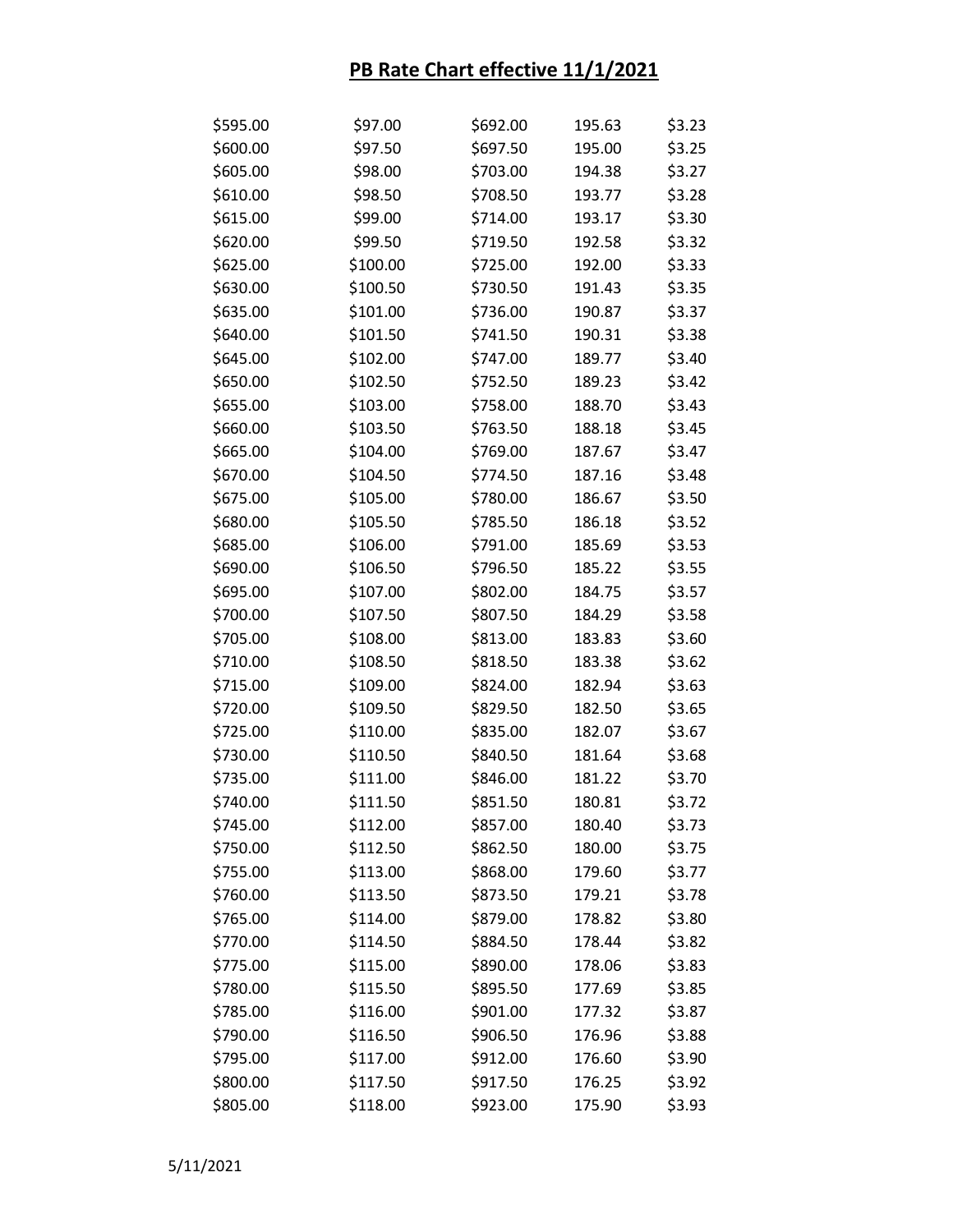| \$810.00   | \$118.50 | \$928.50   | 175.56 | \$3.95 |
|------------|----------|------------|--------|--------|
| \$815.00   | \$119.00 | \$934.00   | 175.21 | \$3.97 |
| \$820.00   | \$119.50 | \$939.50   | 174.88 | \$3.98 |
| \$825.00   | \$120.00 | \$945.00   | 174.55 | \$4.00 |
| \$830.00   | \$120.50 | \$950.50   | 174.22 | \$4.02 |
| \$835.00   | \$121.00 | \$956.00   | 173.89 | \$4.03 |
| \$840.00   | \$121.50 | \$961.50   | 173.57 | \$4.05 |
| \$845.00   | \$122.00 | \$967.00   | 173.25 | \$4.07 |
| \$850.00   | \$122.50 | \$972.50   | 172.94 | \$4.08 |
| \$855.00   | \$123.00 | \$978.00   | 172.63 | \$4.10 |
| \$860.00   | \$123.50 | \$983.50   | 172.33 | \$4.12 |
| \$865.00   | \$124.00 | \$989.00   | 172.02 | \$4.13 |
| \$870.00   | \$124.50 | \$994.50   | 171.72 | \$4.15 |
| \$875.00   | \$125.00 | \$1,000.00 | 171.43 | \$4.17 |
| \$880.00   | \$125.50 | \$1,005.50 | 171.14 | \$4.18 |
| \$885.00   | \$126.00 | \$1,011.00 | 170.85 | \$4.20 |
| \$890.00   | \$126.50 | \$1,016.50 | 170.56 | \$4.22 |
| \$895.00   | \$127.00 | \$1,022.00 | 170.28 | \$4.23 |
| \$900.00   | \$127.50 | \$1,027.50 | 170.00 | \$4.25 |
| \$905.00   | \$128.00 | \$1,033.00 | 169.72 | \$4.27 |
| \$910.00   | \$128.50 | \$1,038.50 | 169.45 | \$4.28 |
| \$915.00   | \$129.00 | \$1,044.00 | 169.18 | \$4.30 |
| \$920.00   | \$129.50 | \$1,049.50 | 168.91 | \$4.32 |
| \$925.00   | \$130.00 | \$1,055.00 | 168.65 | \$4.33 |
| \$930.00   | \$130.50 | \$1,060.50 | 168.39 | \$4.35 |
| \$935.00   | \$131.00 | \$1,066.00 | 168.13 | \$4.37 |
| \$940.00   | \$131.50 | \$1,071.50 | 167.87 | \$4.38 |
| \$945.00   | \$132.00 | \$1,077.00 | 167.62 | \$4.40 |
| \$950.00   | \$132.50 | \$1,082.50 | 167.37 | \$4.42 |
| \$955.00   | \$133.00 | \$1,088.00 | 167.12 | \$4.43 |
| \$960.00   | \$133.50 | \$1,093.50 | 166.88 | \$4.45 |
| \$965.00   | \$134.00 | \$1,099.00 | 166.63 | \$4.47 |
| \$970.00   | \$134.50 | \$1,104.50 | 166.39 | \$4.48 |
| \$975.00   | \$135.00 | \$1,110.00 | 166.15 | \$4.50 |
| \$980.00   | \$135.50 | \$1,115.50 | 165.92 | \$4.52 |
| \$985.00   | \$136.00 | \$1,121.00 | 165.69 | \$4.53 |
| \$990.00   | \$136.50 | \$1,126.50 | 165.45 | \$4.55 |
| \$995.00   | \$137.00 | \$1,132.00 | 165.23 | \$4.57 |
| \$1,000.00 | \$137.50 | \$1,137.50 | 165.00 | \$4.58 |
| \$1,005.00 | \$137.75 | \$1,142.75 | 164.48 | \$4.59 |
| \$1,010.00 | \$138.00 | \$1,148.00 | 163.96 | \$4.60 |
| \$1,015.00 | \$138.25 | \$1,153.25 | 163.45 | \$4.61 |
| \$1,020.00 | \$138.50 | \$1,158.50 | 162.94 | \$4.62 |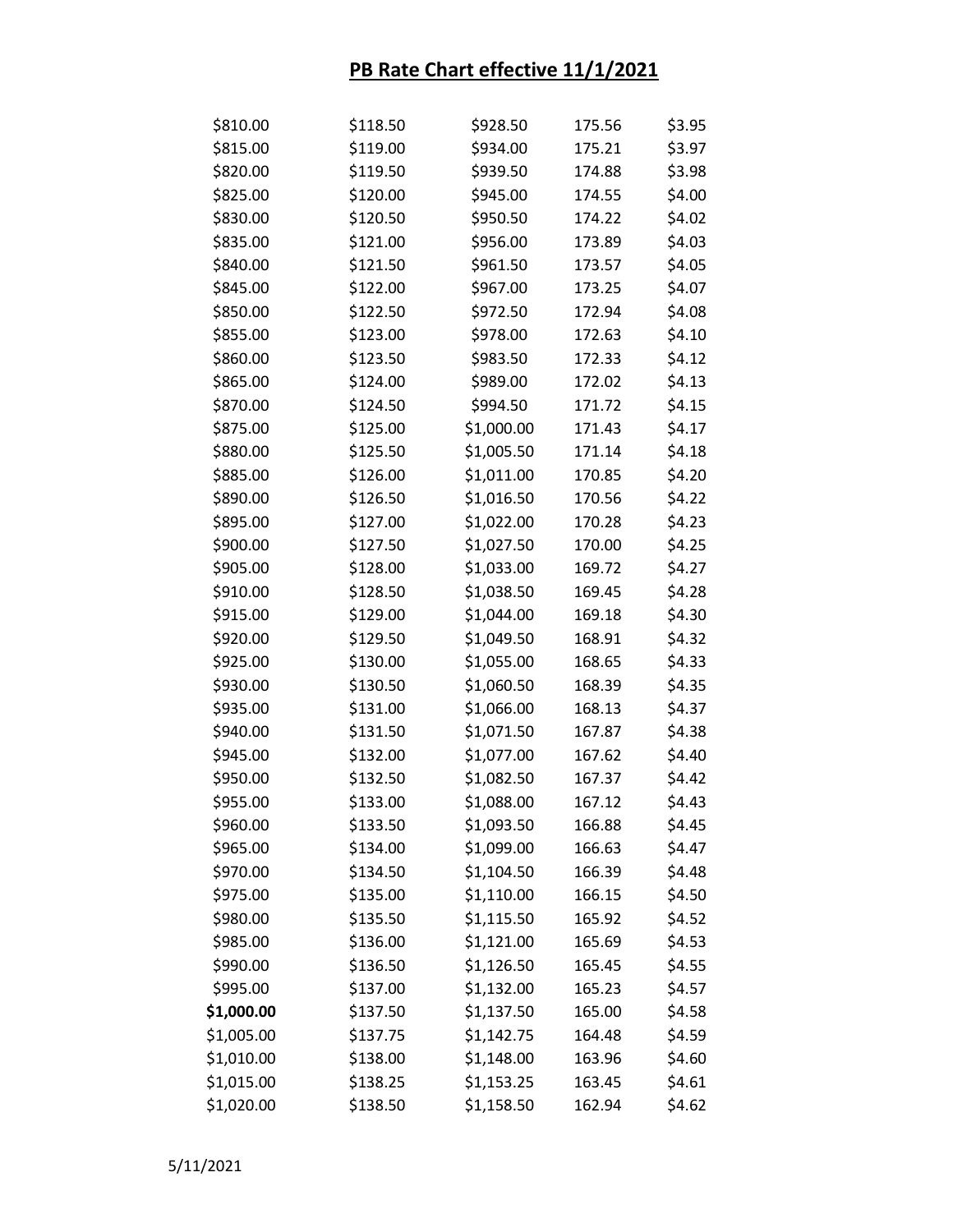| \$1,025.00 | \$138.75 | \$1,163.75 | 162.44 | \$4.63 |
|------------|----------|------------|--------|--------|
| \$1,030.00 | \$139.00 | \$1,169.00 | 161.94 | \$4.63 |
| \$1,035.00 | \$139.25 | \$1,174.25 | 161.45 | \$4.64 |
| \$1,040.00 | \$139.50 | \$1,179.50 | 160.96 | \$4.65 |
| \$1,045.00 | \$139.75 | \$1,184.75 | 160.48 | \$4.66 |
| \$1,050.00 | \$140.00 | \$1,190.00 | 160.00 | \$4.67 |
| \$1,055.00 | \$140.25 | \$1,195.25 | 159.53 | \$4.68 |
| \$1,060.00 | \$140.50 | \$1,200.50 | 159.06 | \$4.68 |
| \$1,065.00 | \$140.75 | \$1,205.75 | 158.59 | \$4.69 |
| \$1,070.00 | \$141.00 | \$1,211.00 | 158.13 | \$4.70 |
| \$1,075.00 | \$141.25 | \$1,216.25 | 157.67 | \$4.71 |
| \$1,080.00 | \$141.50 | \$1,221.50 | 157.22 | \$4.72 |
| \$1,085.00 | \$141.75 | \$1,226.75 | 156.77 | \$4.73 |
| \$1,090.00 | \$142.00 | \$1,232.00 | 156.33 | \$4.73 |
| \$1,095.00 | \$142.25 | \$1,237.25 | 155.89 | \$4.74 |
| \$1,100.00 | \$142.50 | \$1,242.50 | 155.45 | \$4.75 |
| \$1,105.00 | \$142.75 | \$1,247.75 | 155.02 | \$4.76 |
| \$1,110.00 | \$143.00 | \$1,253.00 | 154.59 | \$4.77 |
| \$1,115.00 | \$143.25 | \$1,258.25 | 154.17 | \$4.78 |
| \$1,120.00 | \$143.50 | \$1,263.50 | 153.75 | \$4.78 |
| \$1,125.00 | \$143.75 | \$1,268.75 | 153.33 | \$4.79 |
| \$1,130.00 | \$144.00 | \$1,274.00 | 152.92 | \$4.80 |
| \$1,135.00 | \$144.25 | \$1,279.25 | 152.51 | \$4.81 |
| \$1,140.00 | \$144.50 | \$1,284.50 | 152.11 | \$4.82 |
| \$1,145.00 | \$144.75 | \$1,289.75 | 151.70 | \$4.83 |
| \$1,150.00 | \$145.00 | \$1,295.00 | 151.30 | \$4.83 |
| \$1,155.00 | \$145.25 | \$1,300.25 | 150.91 | \$4.84 |
| \$1,160.00 | \$145.50 | \$1,305.50 | 150.52 | \$4.85 |
| \$1,165.00 | \$145.75 | \$1,310.75 | 150.13 | \$4.86 |
| \$1,170.00 | \$146.00 | \$1,316.00 | 149.74 | \$4.87 |
| \$1,175.00 | \$146.25 | \$1,321.25 | 149.36 | \$4.88 |
| \$1,180.00 | \$146.50 | \$1,326.50 | 148.98 | \$4.88 |
| \$1,185.00 | \$146.75 | \$1,331.75 | 148.61 | \$4.89 |
| \$1,190.00 | \$147.00 | \$1,337.00 | 148.24 | \$4.90 |
| \$1,195.00 | \$147.25 | \$1,342.25 | 147.87 | \$4.91 |
| \$1,200.00 | \$147.50 | \$1,347.50 | 147.50 | \$4.92 |
| \$1,205.00 | \$147.75 | \$1,352.75 | 147.14 | \$4.93 |
| \$1,210.00 | \$148.00 | \$1,358.00 | 146.78 | \$4.93 |
| \$1,215.00 | \$148.25 | \$1,363.25 | 146.42 | \$4.94 |
| \$1,220.00 | \$148.50 | \$1,368.50 | 146.07 | \$4.95 |
| \$1,225.00 | \$148.75 | \$1,373.75 | 145.71 | \$4.96 |
| \$1,230.00 | \$149.00 | \$1,379.00 | 145.37 | \$4.97 |
| \$1,235.00 | \$149.25 | \$1,384.25 | 145.02 | \$4.98 |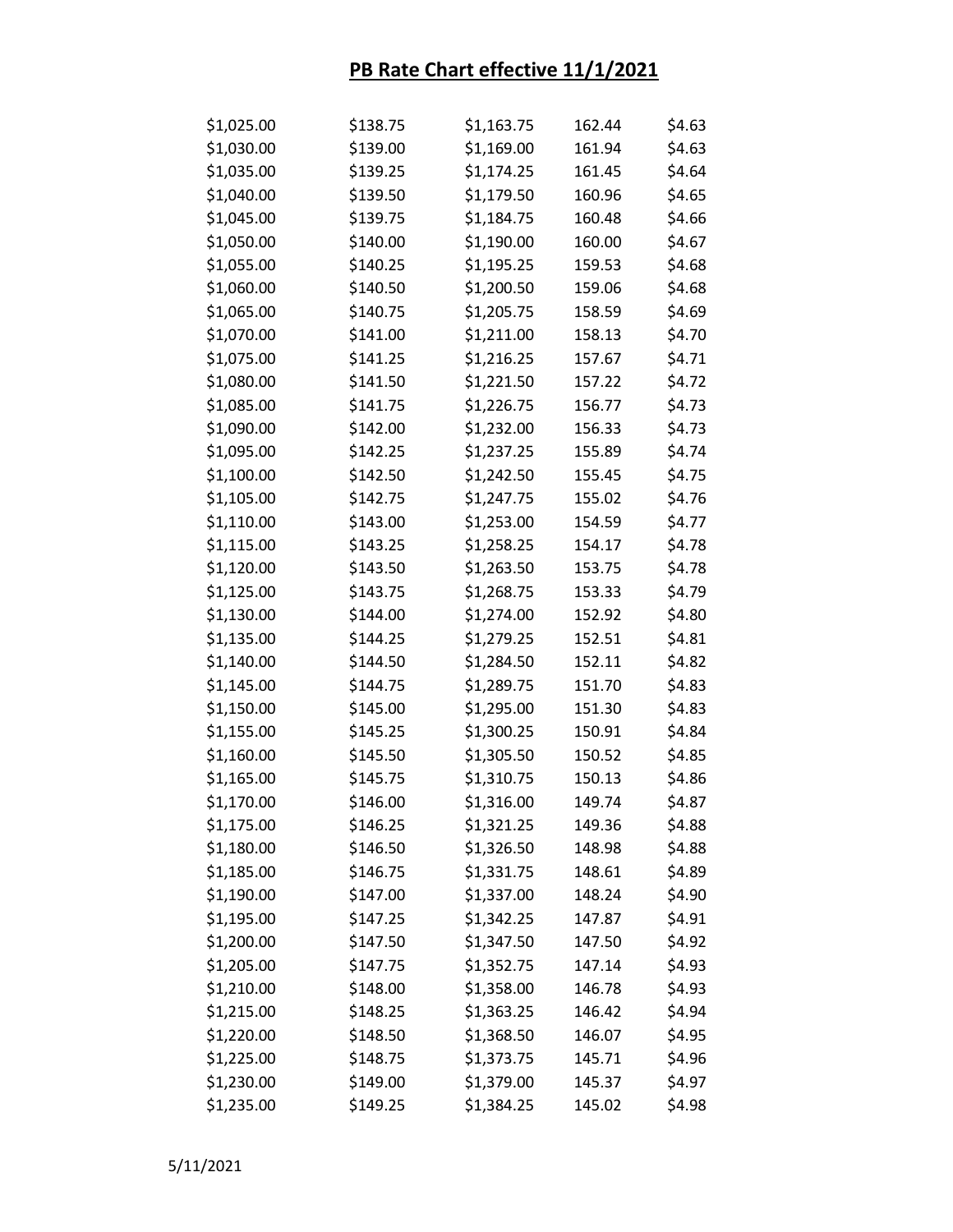| \$1,240.00 | \$149.50 | \$1,389.50 | 144.68 | \$4.98 |
|------------|----------|------------|--------|--------|
| \$1,245.00 | \$149.75 | \$1,394.75 | 144.34 | \$4.99 |
| \$1,250.00 | \$150.00 | \$1,400.00 | 144.00 | \$5.00 |
| \$1,255.00 | \$150.25 | \$1,405.25 | 143.67 | \$5.01 |
| \$1,260.00 | \$150.50 | \$1,410.50 | 143.33 | \$5.02 |
| \$1,265.00 | \$150.75 | \$1,415.75 | 143.00 | \$5.03 |
| \$1,270.00 | \$151.00 | \$1,421.00 | 142.68 | \$5.03 |
| \$1,275.00 | \$151.25 | \$1,426.25 | 142.35 | \$5.04 |
| \$1,280.00 | \$151.50 | \$1,431.50 | 142.03 | \$5.05 |
| \$1,285.00 | \$151.75 | \$1,436.75 | 141.71 | \$5.06 |
| \$1,290.00 | \$152.00 | \$1,442.00 | 141.40 | \$5.07 |
| \$1,295.00 | \$152.25 | \$1,447.25 | 141.08 | \$5.08 |
| \$1,300.00 | \$152.50 | \$1,452.50 | 140.77 | \$5.08 |
| \$1,305.00 | \$152.75 | \$1,457.75 | 140.46 | \$5.09 |
| \$1,310.00 | \$153.00 | \$1,463.00 | 140.15 | \$5.10 |
| \$1,315.00 | \$153.25 | \$1,468.25 | 139.85 | \$5.11 |
| \$1,320.00 | \$153.50 | \$1,473.50 | 139.55 | \$5.12 |
| \$1,325.00 | \$153.75 | \$1,478.75 | 139.25 | \$5.13 |
| \$1,330.00 | \$154.00 | \$1,484.00 | 138.95 | \$5.13 |
| \$1,335.00 | \$154.25 | \$1,489.25 | 138.65 | \$5.14 |
| \$1,340.00 | \$154.50 | \$1,494.50 | 138.36 | \$5.15 |
| \$1,345.00 | \$154.75 | \$1,499.75 | 138.07 | \$5.16 |
| \$1,350.00 | \$155.00 | \$1,505.00 | 137.78 | \$5.17 |
| \$1,355.00 | \$155.25 | \$1,510.25 | 137.49 | \$5.18 |
| \$1,360.00 | \$155.50 | \$1,515.50 | 137.21 | \$5.18 |
| \$1,365.00 | \$155.75 | \$1,520.75 | 136.92 | \$5.19 |
| \$1,370.00 | \$156.00 | \$1,526.00 | 136.64 | \$5.20 |
| \$1,375.00 | \$156.25 | \$1,531.25 | 136.36 | \$5.21 |
| \$1,380.00 | \$156.50 | \$1,536.50 | 136.09 | \$5.22 |
| \$1,385.00 | \$156.75 | \$1,541.75 | 135.81 | \$5.23 |
| \$1,390.00 | \$157.00 | \$1,547.00 | 135.54 | \$5.23 |
| \$1,395.00 | \$157.25 | \$1,552.25 | 135.27 | \$5.24 |
| \$1,400.00 | \$157.50 | \$1,557.50 | 135.00 | \$5.25 |
| \$1,405.00 | \$157.75 | \$1,562.75 | 134.73 | \$5.26 |
| \$1,410.00 | \$158.00 | \$1,568.00 | 134.47 | \$5.27 |
| \$1,415.00 | \$158.25 | \$1,573.25 | 134.20 | \$5.28 |
| \$1,420.00 | \$158.50 | \$1,578.50 | 133.94 | \$5.28 |
| \$1,425.00 | \$158.75 | \$1,583.75 | 133.68 | \$5.29 |
| \$1,430.00 | \$159.00 | \$1,589.00 | 133.43 | \$5.30 |
| \$1,435.00 | \$159.25 | \$1,594.25 | 133.17 | \$5.31 |
| \$1,440.00 | \$159.50 | \$1,599.50 | 132.92 | \$5.32 |
| \$1,445.00 | \$159.75 | \$1,604.75 | 132.66 | \$5.33 |
| \$1,450.00 | \$160.00 | \$1,610.00 | 132.41 | \$5.33 |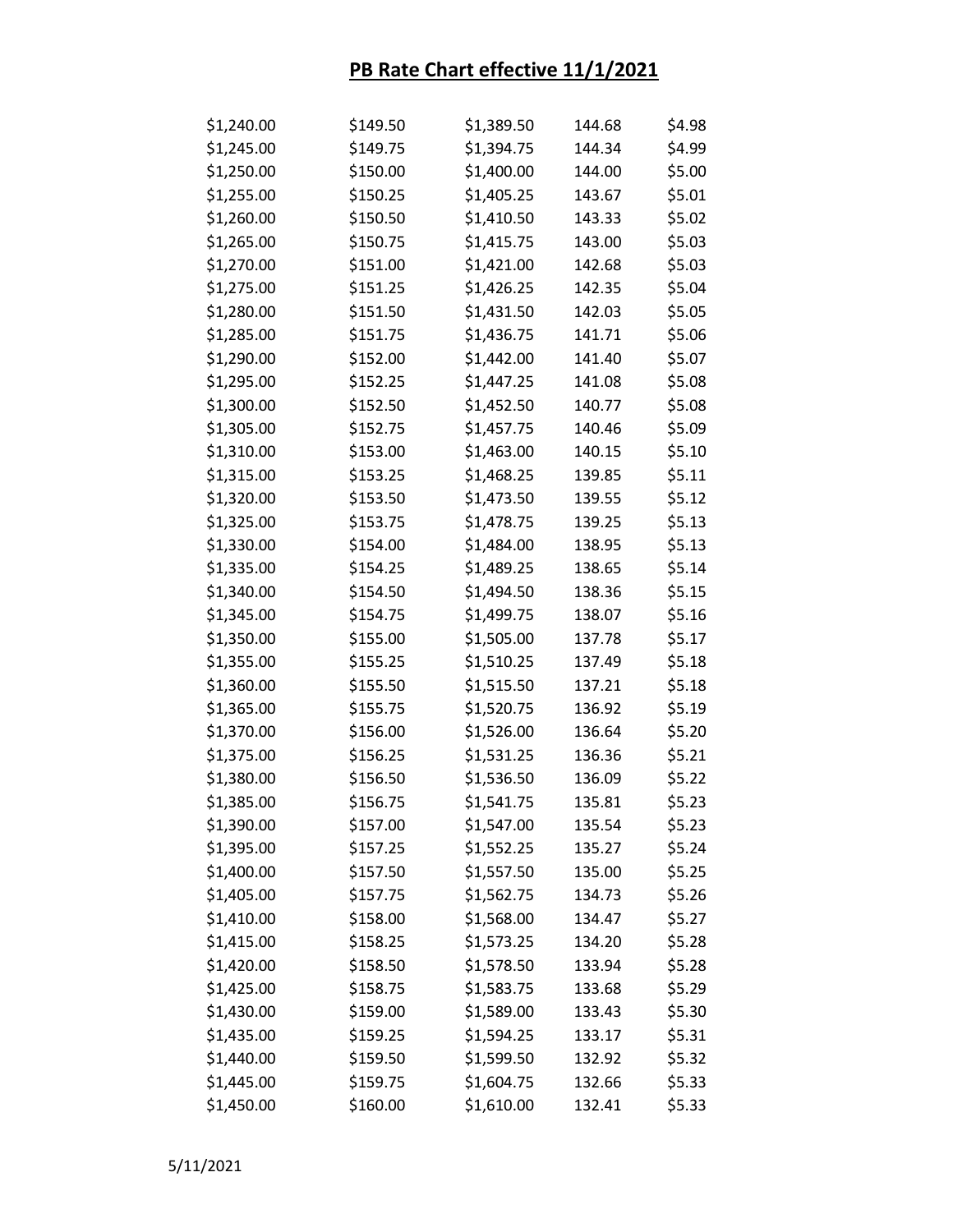| \$1,455.00 | \$160.25 | \$1,615.25 | 132.16 | \$5.34 |
|------------|----------|------------|--------|--------|
| \$1,460.00 | \$160.50 | \$1,620.50 | 131.92 | \$5.35 |
| \$1,465.00 | \$160.75 | \$1,625.75 | 131.67 | \$5.36 |
| \$1,470.00 | \$161.00 | \$1,631.00 | 131.43 | \$5.37 |
| \$1,475.00 | \$161.25 | \$1,636.25 | 131.19 | \$5.38 |
| \$1,480.00 | \$161.50 | \$1,641.50 | 130.95 | \$5.38 |
| \$1,485.00 | \$161.75 | \$1,646.75 | 130.71 | \$5.39 |
| \$1,490.00 | \$162.00 | \$1,652.00 | 130.47 | \$5.40 |
| \$1,495.00 | \$162.25 | \$1,657.25 | 130.23 | \$5.41 |
| \$1,500.00 | \$162.50 | \$1,662.50 | 130.00 | \$5.42 |
| \$1,510.00 | \$163.00 | \$1,673.00 | 129.54 | \$5.43 |
| \$1,520.00 | \$163.50 | \$1,683.50 | 129.08 | \$5.45 |
| \$1,530.00 | \$164.00 | \$1,694.00 | 128.63 | \$5.47 |
| \$1,540.00 | \$164.50 | \$1,704.50 | 128.18 | \$5.48 |
| \$1,550.00 | \$165.00 | \$1,715.00 | 127.74 | \$5.50 |
| \$1,560.00 | \$165.50 | \$1,725.50 | 127.31 | \$5.52 |
| \$1,570.00 | \$166.00 | \$1,736.00 | 126.88 | \$5.53 |
| \$1,580.00 | \$166.50 | \$1,746.50 | 126.46 | \$5.55 |
| \$1,590.00 | \$167.00 | \$1,757.00 | 126.04 | \$5.57 |
| \$1,600.00 | \$167.50 | \$1,767.50 | 125.63 | \$5.58 |
| \$1,610.00 | \$168.00 | \$1,778.00 | 125.22 | \$5.60 |
| \$1,620.00 | \$168.50 | \$1,788.50 | 124.81 | \$5.62 |
| \$1,630.00 | \$169.00 | \$1,799.00 | 124.42 | \$5.63 |
| \$1,640.00 | \$169.50 | \$1,809.50 | 124.02 | \$5.65 |
| \$1,650.00 | \$170.00 | \$1,820.00 | 123.64 | \$5.67 |
| \$1,660.00 | \$170.50 | \$1,830.50 | 123.25 | \$5.68 |
| \$1,670.00 | \$171.00 | \$1,841.00 | 122.87 | \$5.70 |
| \$1,680.00 | \$171.50 | \$1,851.50 | 122.50 | \$5.72 |
| \$1,690.00 | \$172.00 | \$1,862.00 | 122.13 | \$5.73 |
| \$1,700.00 | \$172.50 | \$1,872.50 | 121.76 | \$5.75 |
| \$1,710.00 | \$173.00 | \$1,883.00 | 121.40 | \$5.77 |
| \$1,720.00 | \$173.50 | \$1,893.50 | 121.05 | \$5.78 |
| \$1,730.00 | \$174.00 | \$1,904.00 | 120.69 | \$5.80 |
| \$1,740.00 | \$174.50 | \$1,914.50 | 120.34 | \$5.82 |
| \$1,750.00 | \$175.00 | \$1,925.00 | 120.00 | \$5.83 |
| \$1,760.00 | \$175.50 | \$1,935.50 | 119.66 | \$5.85 |
| \$1,770.00 | \$176.00 | \$1,946.00 | 119.32 | \$5.87 |
| \$1,780.00 | \$176.50 | \$1,956.50 | 118.99 | \$5.88 |
| \$1,790.00 | \$177.00 | \$1,967.00 | 118.66 | \$5.90 |
| \$1,800.00 | \$177.50 | \$1,977.50 | 118.33 | \$5.92 |
| \$1,810.00 | \$178.00 | \$1,988.00 | 118.01 | \$5.93 |
| \$1,820.00 | \$178.50 | \$1,998.50 | 117.69 | \$5.95 |
| \$1,830.00 | \$179.00 | \$2,009.00 | 117.38 | \$5.97 |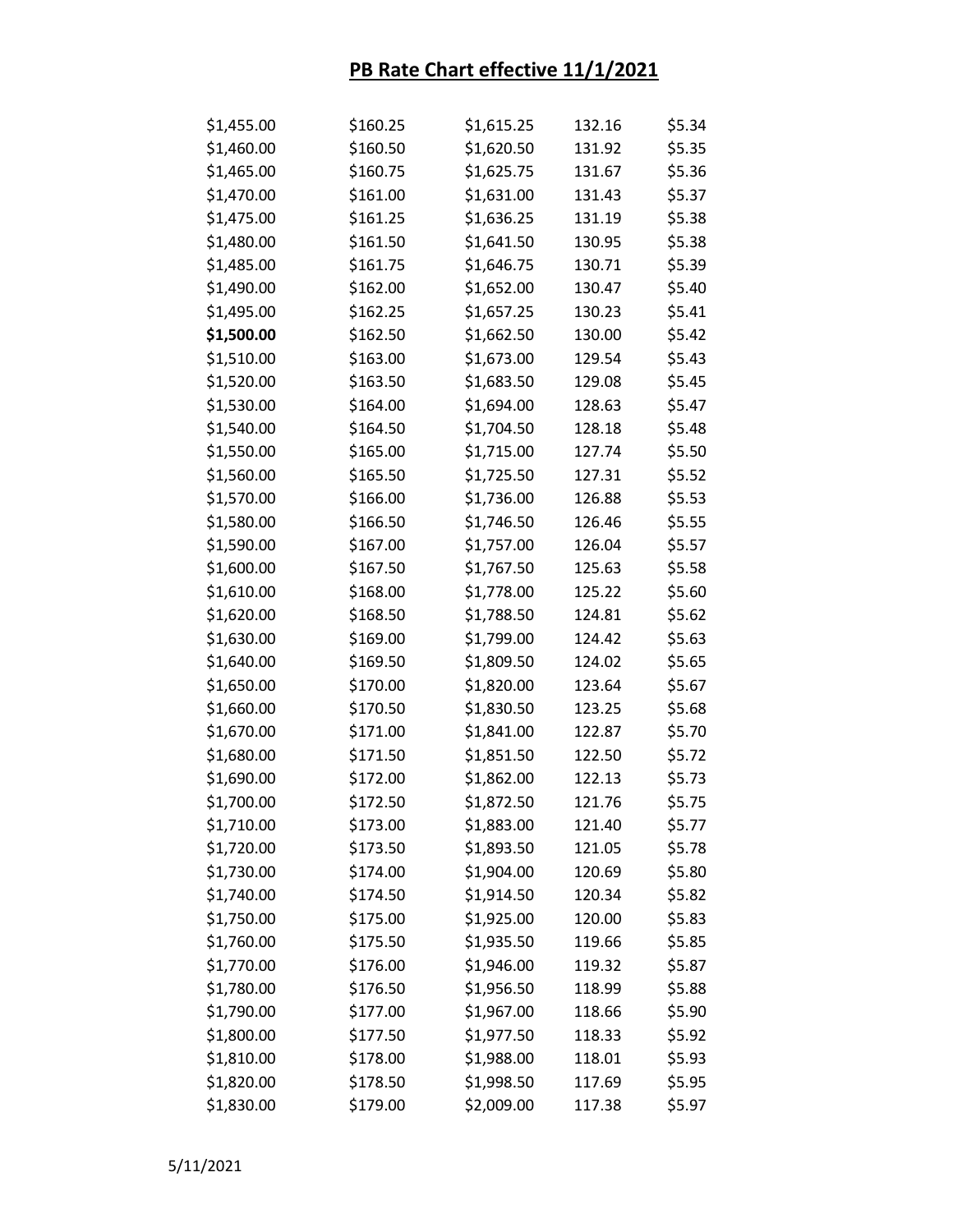| \$1,840.00 | \$179.50 | \$2,019.50 | 117.07 | \$5.98 |
|------------|----------|------------|--------|--------|
| \$1,850.00 | \$180.00 | \$2,030.00 | 116.76 | \$6.00 |
| \$1,860.00 | \$180.50 | \$2,040.50 | 116.45 | \$6.02 |
| \$1,870.00 | \$181.00 | \$2,051.00 | 116.15 | \$6.03 |
| \$1,880.00 | \$181.50 | \$2,061.50 | 115.85 | \$6.05 |
| \$1,890.00 | \$182.00 | \$2,072.00 | 115.56 | \$6.07 |
| \$1,900.00 | \$182.50 | \$2,082.50 | 115.26 | \$6.08 |
| \$1,910.00 | \$183.00 | \$2,093.00 | 114.97 | \$6.10 |
| \$1,920.00 | \$183.50 | \$2,103.50 | 114.69 | \$6.12 |
| \$1,930.00 | \$184.00 | \$2,114.00 | 114.40 | \$6.13 |
| \$1,940.00 | \$184.50 | \$2,124.50 | 114.12 | \$6.15 |
| \$1,950.00 | \$185.00 | \$2,135.00 | 113.85 | \$6.17 |
| \$1,960.00 | \$185.50 | \$2,145.50 | 113.57 | \$6.18 |
| \$1,970.00 | \$186.00 | \$2,156.00 | 113.30 | \$6.20 |
| \$1,980.00 | \$186.50 | \$2,166.50 | 113.03 | \$6.22 |
| \$1,990.00 | \$187.00 | \$2,177.00 | 112.76 | \$6.23 |
| \$2,000.00 | \$187.50 | \$2,187.50 | 112.50 | \$6.25 |
| \$2,010.00 | \$188.00 | \$2,198.00 | 112.24 | \$6.27 |
| \$2,020.00 | \$188.50 | \$2,208.50 | 111.98 | \$6.28 |
| \$2,030.00 | \$189.00 | \$2,219.00 | 111.72 | \$6.30 |
| \$2,040.00 | \$189.50 | \$2,229.50 | 111.47 | \$6.32 |
| \$2,050.00 | \$190.00 | \$2,240.00 | 111.22 | \$6.33 |
| \$2,060.00 | \$190.50 | \$2,250.50 | 110.97 | \$6.35 |
| \$2,070.00 | \$191.00 | \$2,261.00 | 110.72 | \$6.37 |
| \$2,080.00 | \$191.50 | \$2,271.50 | 110.48 | \$6.38 |
| \$2,090.00 | \$192.00 | \$2,282.00 | 110.24 | \$6.40 |
| \$2,100.00 | \$192.50 | \$2,292.50 | 110.00 | \$6.42 |
| \$2,110.00 | \$193.00 | \$2,303.00 | 109.76 | \$6.43 |
| \$2,120.00 | \$193.50 | \$2,313.50 | 109.53 | \$6.45 |
| \$2,130.00 | \$194.00 | \$2,324.00 | 109.30 | \$6.47 |
| \$2,140.00 | \$194.50 | \$2,334.50 | 109.07 | \$6.48 |
| \$2,150.00 | \$195.00 | \$2,345.00 | 108.84 | \$6.50 |
| \$2,160.00 | \$195.50 | \$2,355.50 | 108.61 | \$6.52 |
| \$2,170.00 | \$196.00 | \$2,366.00 | 108.39 | \$6.53 |
| \$2,180.00 | \$196.50 | \$2,376.50 | 108.17 | \$6.55 |
| \$2,190.00 | \$197.00 | \$2,387.00 | 107.95 | \$6.57 |
| \$2,200.00 | \$197.50 | \$2,397.50 | 107.73 | \$6.58 |
| \$2,210.00 | \$198.00 | \$2,408.00 | 107.51 | \$6.60 |
| \$2,220.00 | \$198.50 | \$2,418.50 | 107.30 | \$6.62 |
| \$2,230.00 | \$199.00 | \$2,429.00 | 107.09 | \$6.63 |
| \$2,240.00 | \$199.50 | \$2,439.50 | 106.88 | \$6.65 |
| \$2,250.00 | \$200.00 | \$2,450.00 | 106.67 | \$6.67 |
| \$2,260.00 | \$200.50 | \$2,460.50 | 106.46 | \$6.68 |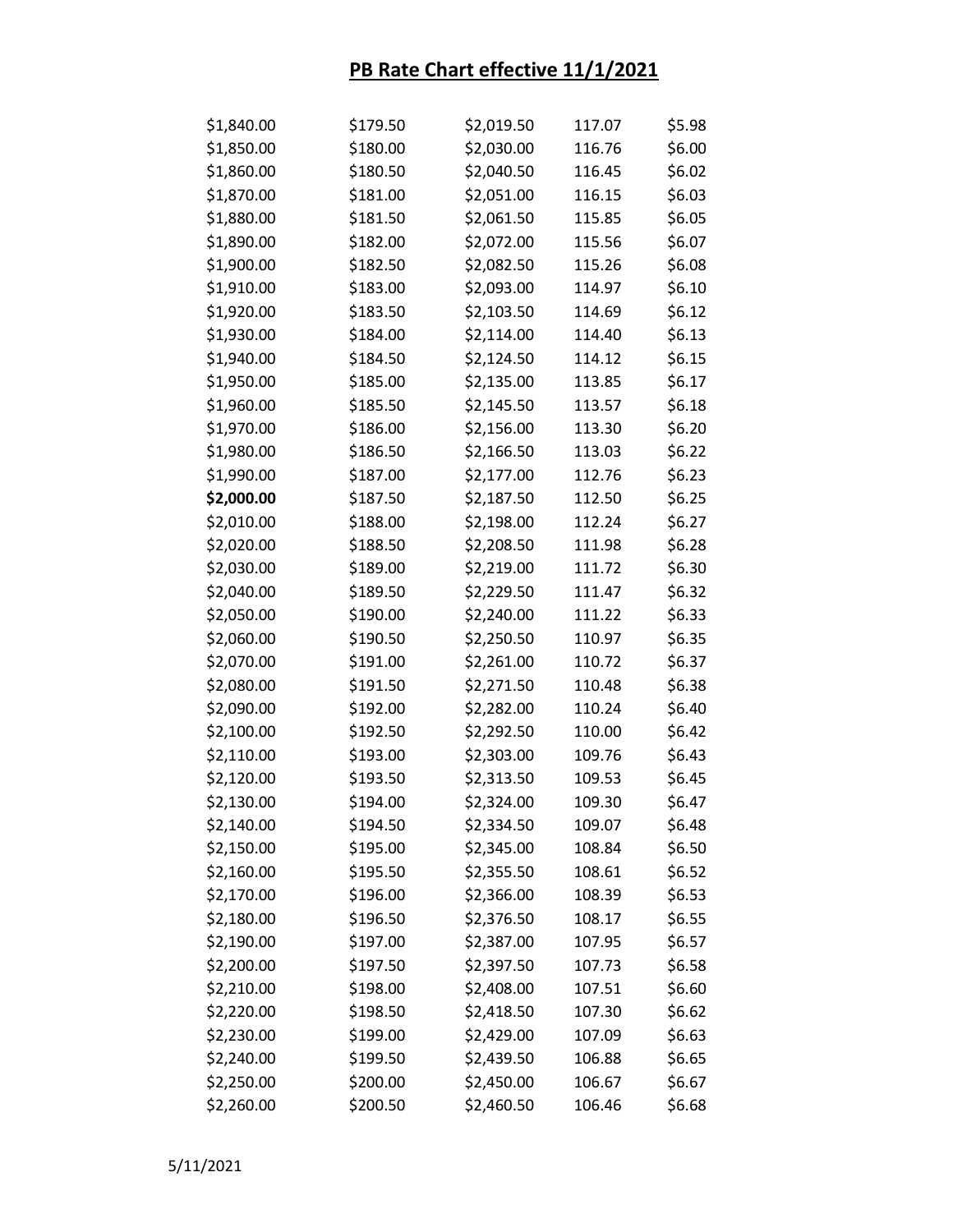| \$2,270.00 | \$201.00 | \$2,471.00 | 106.26 | \$6.70 |
|------------|----------|------------|--------|--------|
| \$2,280.00 | \$201.50 | \$2,481.50 | 106.05 | \$6.72 |
| \$2,290.00 | \$202.00 | \$2,492.00 | 105.85 | \$6.73 |
| \$2,300.00 | \$202.50 | \$2,502.50 | 105.65 | \$6.75 |
| \$2,310.00 | \$203.00 | \$2,513.00 | 105.45 | \$6.77 |
| \$2,320.00 | \$203.50 | \$2,523.50 | 105.26 | \$6.78 |
| \$2,330.00 | \$204.00 | \$2,534.00 | 105.06 | \$6.80 |
| \$2,340.00 | \$204.50 | \$2,544.50 | 104.87 | \$6.82 |
| \$2,350.00 | \$205.00 | \$2,555.00 | 104.68 | \$6.83 |
| \$2,360.00 | \$205.50 | \$2,565.50 | 104.49 | \$6.85 |
| \$2,370.00 | \$206.00 | \$2,576.00 | 104.30 | \$6.87 |
| \$2,380.00 | \$206.50 | \$2,586.50 | 104.12 | \$6.88 |
| \$2,390.00 | \$207.00 | \$2,597.00 | 103.93 | \$6.90 |
| \$2,400.00 | \$207.50 | \$2,607.50 | 103.75 | \$6.92 |
| \$2,410.00 | \$208.00 | \$2,618.00 | 103.57 | \$6.93 |
| \$2,420.00 | \$208.50 | \$2,628.50 | 103.39 | \$6.95 |
| \$2,430.00 | \$209.00 | \$2,639.00 | 103.21 | \$6.97 |
| \$2,440.00 | \$209.50 | \$2,649.50 | 103.03 | \$6.98 |
| \$2,450.00 | \$210.00 | \$2,660.00 | 102.86 | \$7.00 |
| \$2,460.00 | \$210.50 | \$2,670.50 | 102.68 | \$7.02 |
| \$2,470.00 | \$211.00 | \$2,681.00 | 102.51 | \$7.03 |
| \$2,480.00 | \$211.50 | \$2,691.50 | 102.34 | \$7.05 |
| \$2,490.00 | \$212.00 | \$2,702.00 | 102.17 | \$7.07 |
| \$2,500.00 | \$212.50 | \$2,712.50 | 102.00 | \$7.08 |
| \$2,510.00 | \$213.00 | \$2,723.00 | 101.83 | \$7.10 |
| \$2,520.00 | \$213.50 | \$2,733.50 | 101.67 | \$7.12 |
| \$2,530.00 | \$214.00 | \$2,744.00 | 101.50 | \$7.13 |
| \$2,540.00 | \$214.50 | \$2,754.50 | 101.34 | \$7.15 |
| \$2,550.00 | \$215.00 | \$2,765.00 | 101.18 | \$7.17 |
| \$2,560.00 | \$215.50 | \$2,775.50 | 101.02 | \$7.18 |
| \$2,570.00 | \$216.00 | \$2,786.00 | 100.86 | \$7.20 |
| \$2,580.00 | \$216.50 | \$2,796.50 | 100.70 | \$7.22 |
| \$2,590.00 | \$217.00 | \$2,807.00 | 100.54 | \$7.23 |
| \$2,600.00 | \$217.50 | \$2,817.50 | 100.38 | \$7.25 |
| \$2,610.00 | \$218.00 | \$2,828.00 | 100.23 | \$7.27 |
| \$2,620.00 | \$218.50 | \$2,838.50 | 100.08 | \$7.28 |
| \$2,630.00 | \$219.00 | \$2,849.00 | 99.92  | \$7.30 |
| \$2,640.00 | \$219.50 | \$2,859.50 | 99.77  | \$7.32 |
| \$2,650.00 | \$220.00 | \$2,870.00 | 99.62  | \$7.33 |
| \$2,660.00 | \$220.50 | \$2,880.50 | 99.47  | \$7.35 |
| \$2,670.00 | \$221.00 | \$2,891.00 | 99.33  | \$7.37 |
| \$2,680.00 | \$221.50 | \$2,901.50 | 99.18  | \$7.38 |
| \$2,690.00 | \$222.00 | \$2,912.00 | 99.03  | \$7.40 |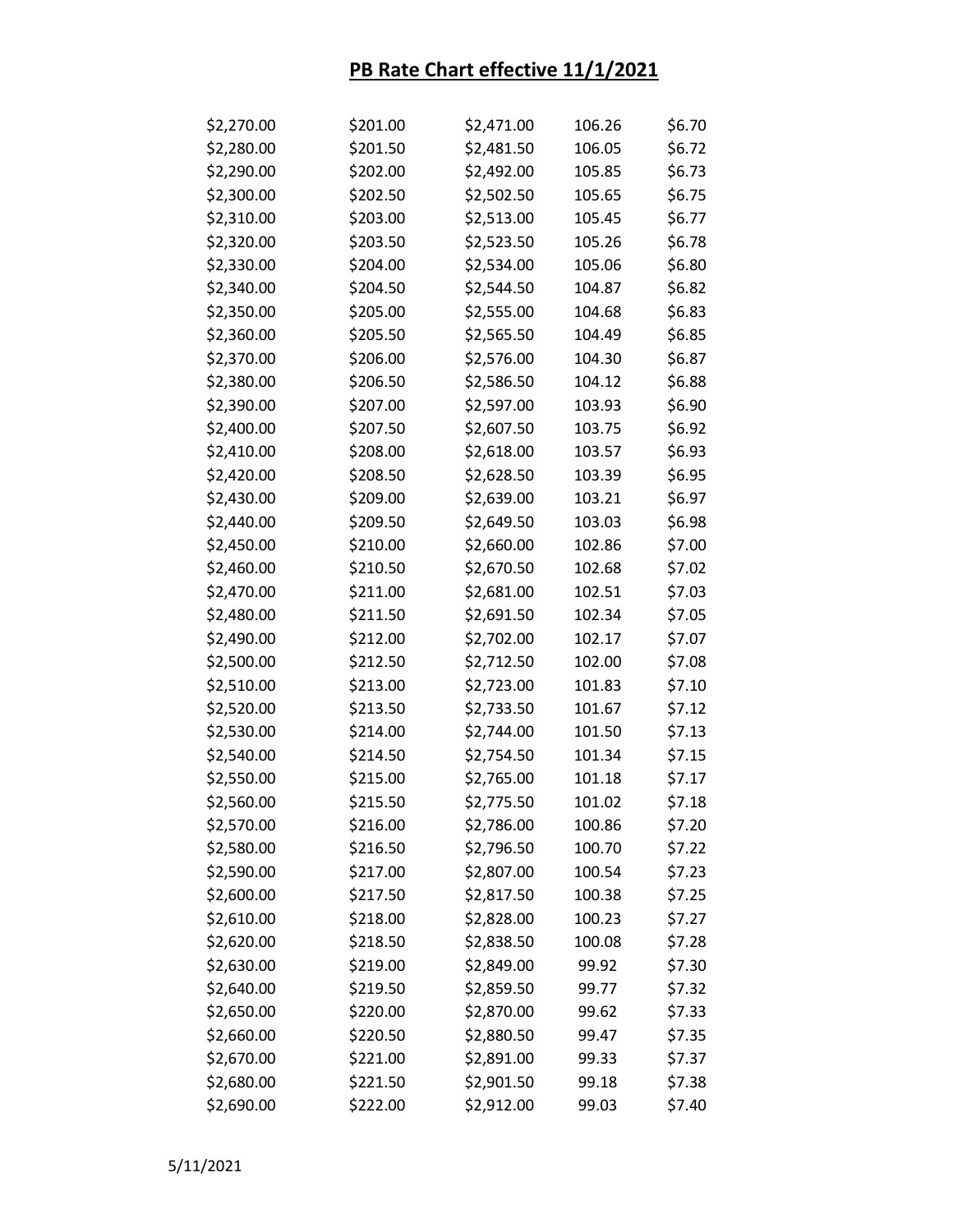| \$2,700.00 | \$222.50 | \$2,922.50 | 98.89 | \$7.42 |
|------------|----------|------------|-------|--------|
| \$2,710.00 | \$223.00 | \$2,933.00 | 98.75 | \$7.43 |
| \$2,720.00 | \$223.50 | \$2,943.50 | 98.60 | \$7.45 |
| \$2,730.00 | \$224.00 | \$2,954.00 | 98.46 | \$7.47 |
| \$2,740.00 | \$224.50 | \$2,964.50 | 98.32 | \$7.48 |
| \$2,750.00 | \$225.00 | \$2,975.00 | 98.18 | \$7.50 |
| \$2,760.00 | \$225.50 | \$2,985.50 | 98.04 | \$7.52 |
| \$2,770.00 | \$226.00 | \$2,996.00 | 97.91 | \$7.53 |
| \$2,780.00 | \$226.50 | \$3,006.50 | 97.77 | \$7.55 |
| \$2,790.00 | \$227.00 | \$3,017.00 | 97.63 | \$7.57 |
| \$2,800.00 | \$227.50 | \$3,027.50 | 97.50 | \$7.58 |
| \$2,810.00 | \$228.00 | \$3,038.00 | 97.37 | \$7.60 |
| \$2,820.00 | \$228.50 | \$3,048.50 | 97.23 | \$7.62 |
| \$2,830.00 | \$229.00 | \$3,059.00 | 97.10 | \$7.63 |
| \$2,840.00 | \$229.50 | \$3,069.50 | 96.97 | \$7.65 |
| \$2,850.00 | \$230.00 | \$3,080.00 | 96.84 | \$7.67 |
| \$2,860.00 | \$230.50 | \$3,090.50 | 96.71 | \$7.68 |
| \$2,870.00 | \$231.00 | \$3,101.00 | 96.59 | \$7.70 |
| \$2,880.00 | \$231.50 | \$3,111.50 | 96.46 | \$7.72 |
| \$2,890.00 | \$232.00 | \$3,122.00 | 96.33 | \$7.73 |
| \$2,900.00 | \$232.50 | \$3,132.50 | 96.21 | \$7.75 |
| \$2,910.00 | \$233.00 | \$3,143.00 | 96.08 | \$7.77 |
| \$2,920.00 | \$233.50 | \$3,153.50 | 95.96 | \$7.78 |
| \$2,930.00 | \$234.00 | \$3,164.00 | 95.84 | \$7.80 |
| \$2,940.00 | \$234.50 | \$3,174.50 | 95.71 | \$7.82 |
| \$2,950.00 | \$235.00 | \$3,185.00 | 95.59 | \$7.83 |
| \$2,960.00 | \$235.50 | \$3,195.50 | 95.47 | \$7.85 |
| \$2,970.00 | \$236.00 | \$3,206.00 | 95.35 | \$7.87 |
| \$2,980.00 | \$236.50 | \$3,216.50 | 95.23 | \$7.88 |
| \$2,990.00 | \$237.00 | \$3,227.00 | 95.12 | \$7.90 |
| \$3,000.00 | \$237.50 | \$3,237.50 | 95.00 | \$7.92 |
| \$3,100.00 | \$242.50 | \$3,342.50 | 93.87 | \$8.08 |
| \$3,200.00 | \$247.50 | \$3,447.50 | 92.81 | \$8.25 |
| \$3,300.00 | \$252.50 | \$3,552.50 | 91.82 | \$8.42 |
| \$3,400.00 | \$257.50 | \$3,657.50 | 90.88 | \$8.58 |
| \$3,500.00 | \$262.50 | \$3,762.50 | 90.00 | \$8.75 |
| \$3,600.00 | \$267.50 | \$3,867.50 | 89.17 | \$8.92 |
| \$3,700.00 | \$272.50 | \$3,972.50 | 88.38 | \$9.08 |
| \$3,800.00 | \$277.50 | \$4,077.50 | 87.63 | \$9.25 |
| \$3,900.00 | \$282.50 | \$4,182.50 | 86.92 | \$9.42 |
| \$4,000.00 | \$287.50 | \$4,287.50 | 86.25 | \$9.58 |
| \$4,100.00 | \$292.50 | \$4,392.50 | 85.61 | \$9.75 |
| \$4,200.00 | \$297.50 | \$4,497.50 | 85.00 | \$9.92 |